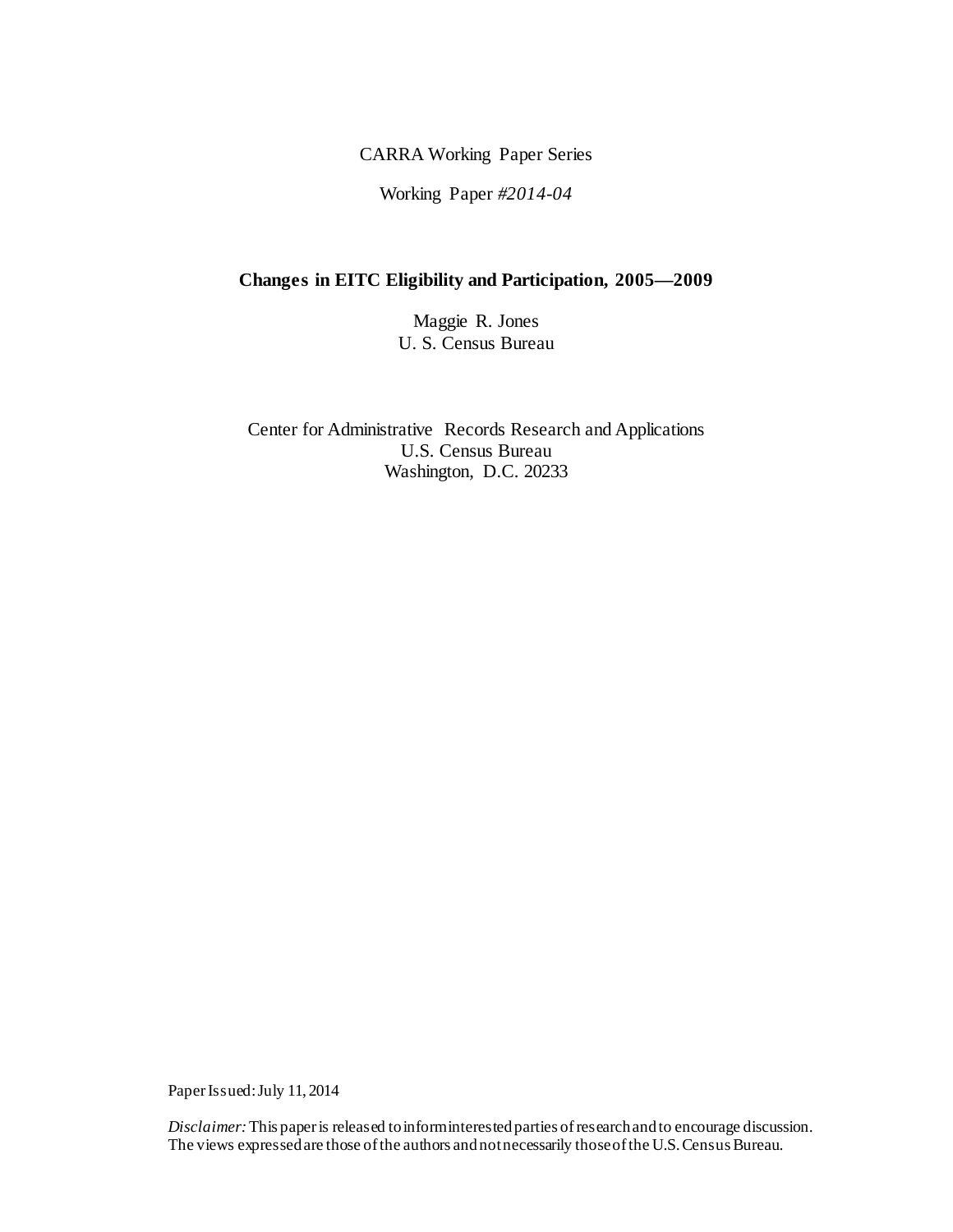Changes in EITC Eligibility and Participation, 2005–2009

July11, 2014

Maggie R. Jones

Center for Administrative Records Research and Applications

U.S. Census Bureau

#### **Abstract**

The rate of participation in the Earned Income Tax Credit (EITC) has been widely studied, but changes over time in eligibility for the credit have received less attention. One question of importance to policy-makers is whether (or by how much) eligibility might increase during economic downturns. The EITC is fundamentally tied to work. During periods of high unemployment, eligibility may de-crease due to a lower number of workers—especially lowskilled workers—filing for a given tax year. On the other hand, family structure and underemployment may lead to increases in eligibility. For example, earners may become eligible when a two-earner family loses one job or when an earner works part of the year or fewer hours. Using IRS tax data linked with the Current Population Survey Annual Social and Economic Supplement (CPS ASEC), I examine changes in EITC eligibility and take-up between tax years 2005 and 2009, during which time the Great Recession began and ended. Employing fixedeffects models, I assess patterns of eligibility among demographic groups based on characteristics that also predict labor market outcomes. Results indicate that, in a period when overall EITC eligibility rates increased, the state unemployment rate had a significant positive effect on eligibility and a significant negative effect on take-up. Meanwhile, although joint filers, those with more children, and men experienced increasing rates of eligibility, those with less education experienced decreasing rates. Results point to the possibility that labor market groups who experienced the highest rates of unemployment in the recession may have become ineligible due to full-year job loss.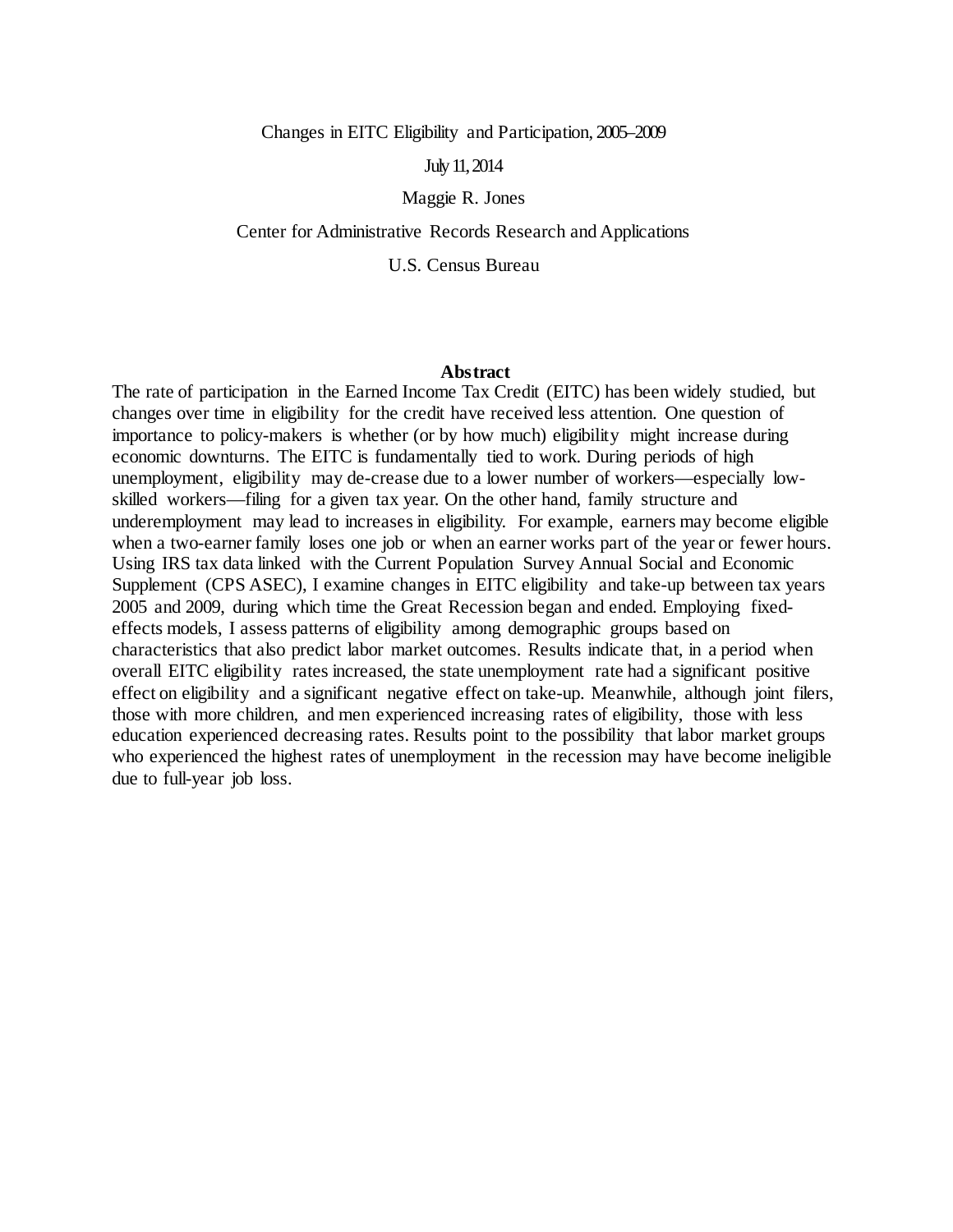#### **1 Introduction**

Participation in the Earned Income Tax Credit (EITC) has long been of interest to economists and policy-makers. Over the program's lifespan, several estimates of take-up have been produced, all of which relied on survey data for an estimate of the eligible population. Under a data sharing agreement with the Internal Revenue Service (IRS), the Census Bureau has undertaken the calculation of EITC take-up using linked survey and tax data, with estimates produced and reported to the IRS for years 2005 to 2009. An IRS report (Plueger, 2009) was published describing the data linkage and modeling used to produce the estimates for 2005. The current work takes these estimates a step further, examining changes in eligibility and take-up over the five years in question. The purpose of the work is threefold. First, because estimates of EITC eligibility and take-up are scarce, one purpose is simply to publish general information about eligibility and take-up estimates for years not currently available. A second purpose is to describe changes in eligibility for the program and its take-up, broken out by demographic group, over what has become known as the Great Recession. The final purpose is to assess, from these changes, the extent to which the EITC as a policy targeted those groups most affected by the recession.

This work contributes to the literature by providing more precise estimates of EITC takeup than have been available previously. It also is unique in that it describes the program's availability to its intended target populations during a deep economic down-turn. As in all recessions, the latest downturn affected types of skill and family groups differently, and the work presented here makes an attempt to assess the effectiveness of the EITC in reaching these groups. These assessments are essentially descriptive in nature, and further work is needed to assess the dynamic connection between eligibility and unemployment.

The paper proceeds as follows: Section 1 provides background on the EITC and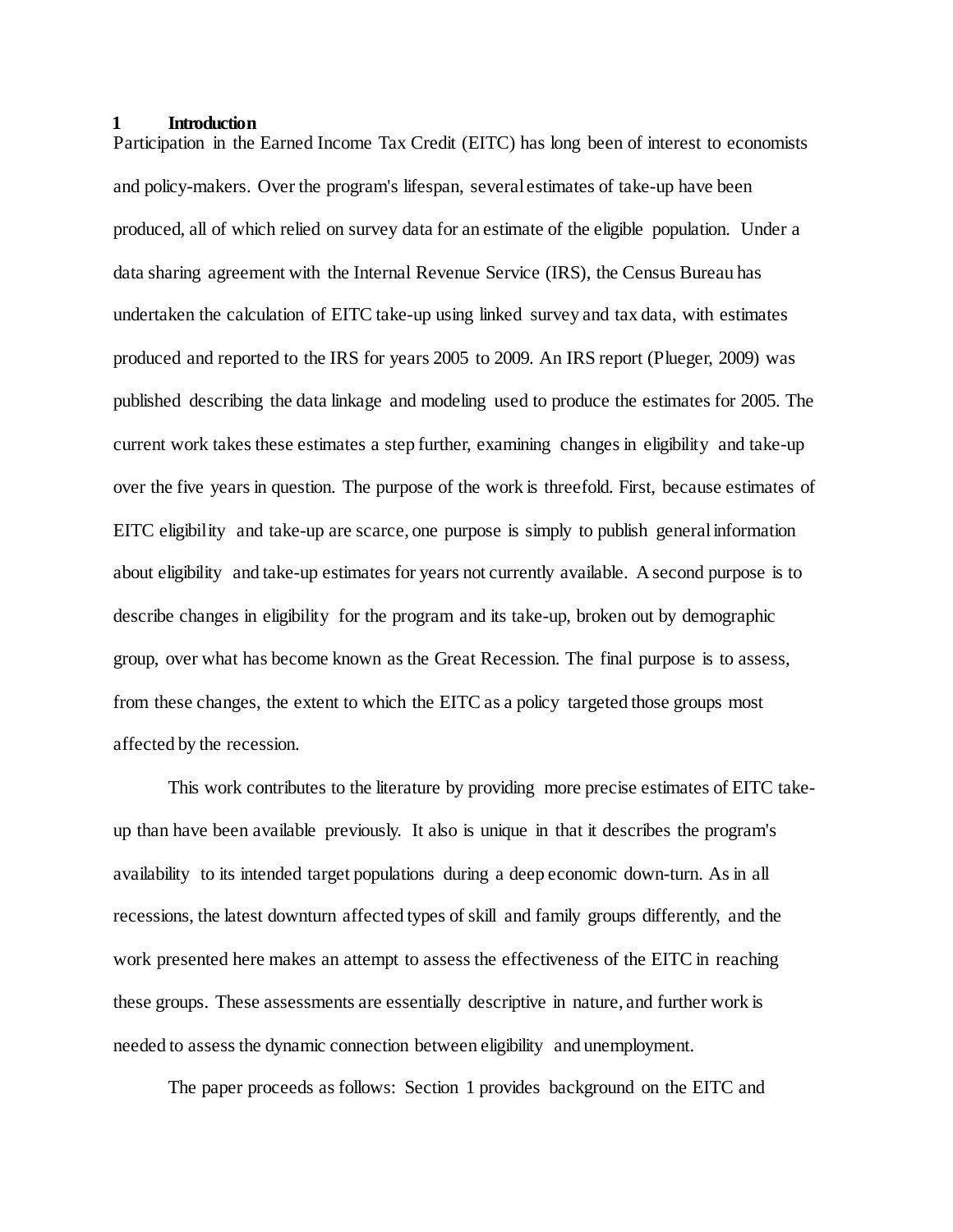summarizes some previous literature regarding its take-up, as well as key literature on the takeup of social programs in general during hard economic times. Section 2 describes the data used, including details on the linking of records, the sample selection, and outside sources of data; it also provides details on the generation of summary statistics and their presentation. Section 3 describes the difference-in-differences model used to analyze differential eligibility and take-up among key demographic and skill groups, going into detail on the model used. Section 4 presents the results, and section 5 concludes.

## **2 Background**

### **2.1 The EITC**

The EITC has become the largest cash-transfer program in the United States. It is a refundable tax credit, meaning that it provides a credit to taxpayers even if they have no federal income tax liability. The vast majority of participants receive the credit upon filing their taxes; less than 2 percent take advantage of a program that allows employers to distribute an expected credit over the course of the tax year in an employee's paycheck.

Lawmakers' original intent for instituting the credit was as an offset to payroll taxes, which represent a disproportionately high percentage of the earnings of low-income workers. At its inception in 1975, credit rates were quite low, but the program has seen substantial expansions over the subsequent decades. In particular, the Clinton administration's revamping of the credit in the mid-1990s, in tandem with welfare reform, greatly expanded the phase-in rate and the maximum credit a family could receive. The credit formula currently takes the shape shown in Figure 1. The credit phases in at a percentage of earnings until leveling off; it then phases out as a percentage of income until the credit reaches zero. Phase-in percent, phase-out percent, and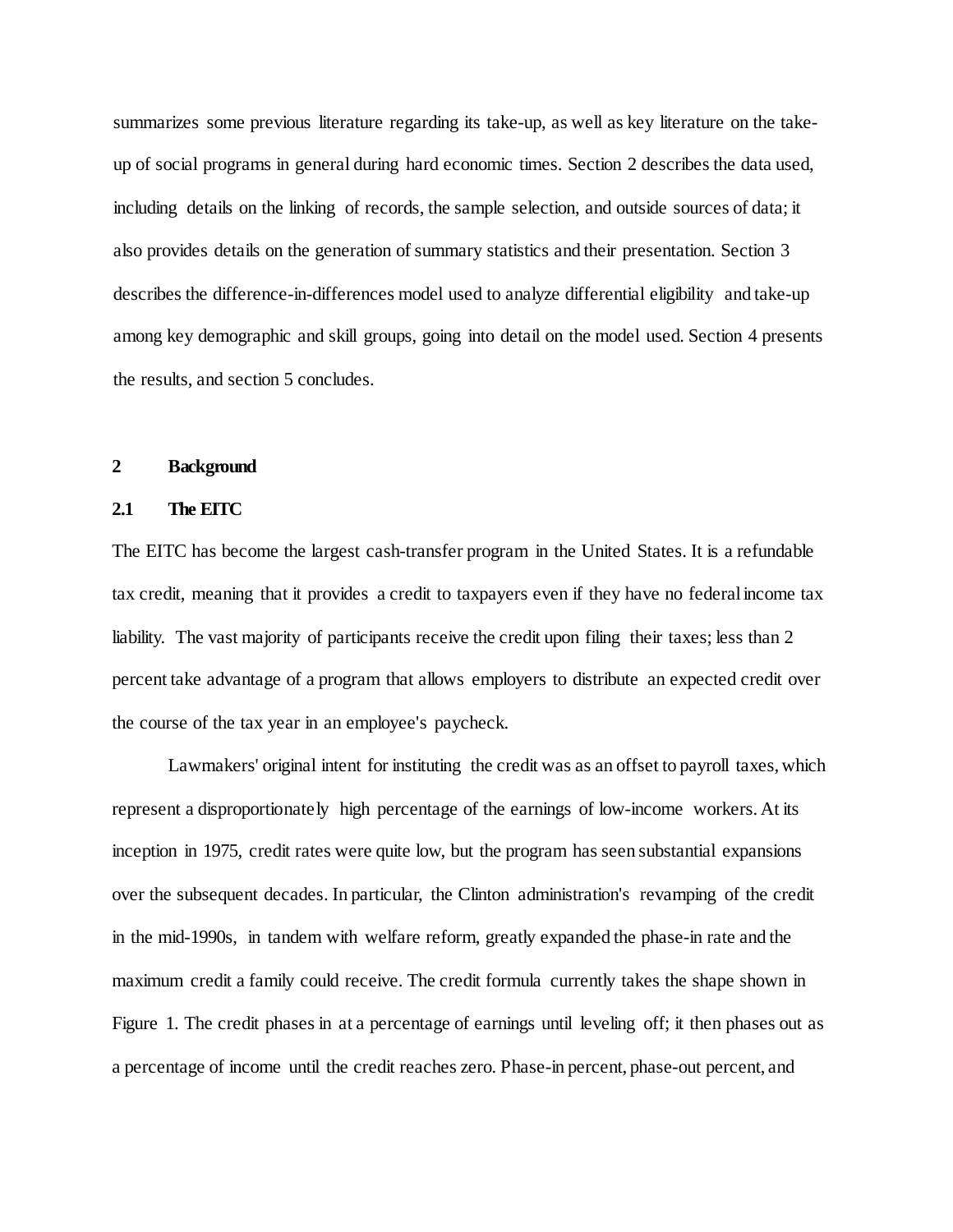maximum credit level are determined by family structure.

As shown in Figure 1, a person must have some earned income to be eligible for the credit, and having total income above a certain amount results in ineligibility. Thus labor-force participants may become ineligible through one of two major pathways: either they have zero earnings over the entire tax year (and are not married to a spouse who had earnings), or they earn too much. There are other eligibility requirements that earners must meet, including a limit on investment income. Expansions to the credit, discussed further below, changed the program cutoffs for married families (in 2005) and those with three or more children (in 2009). Table 1 lists the program parameters for Tax Year 2009.

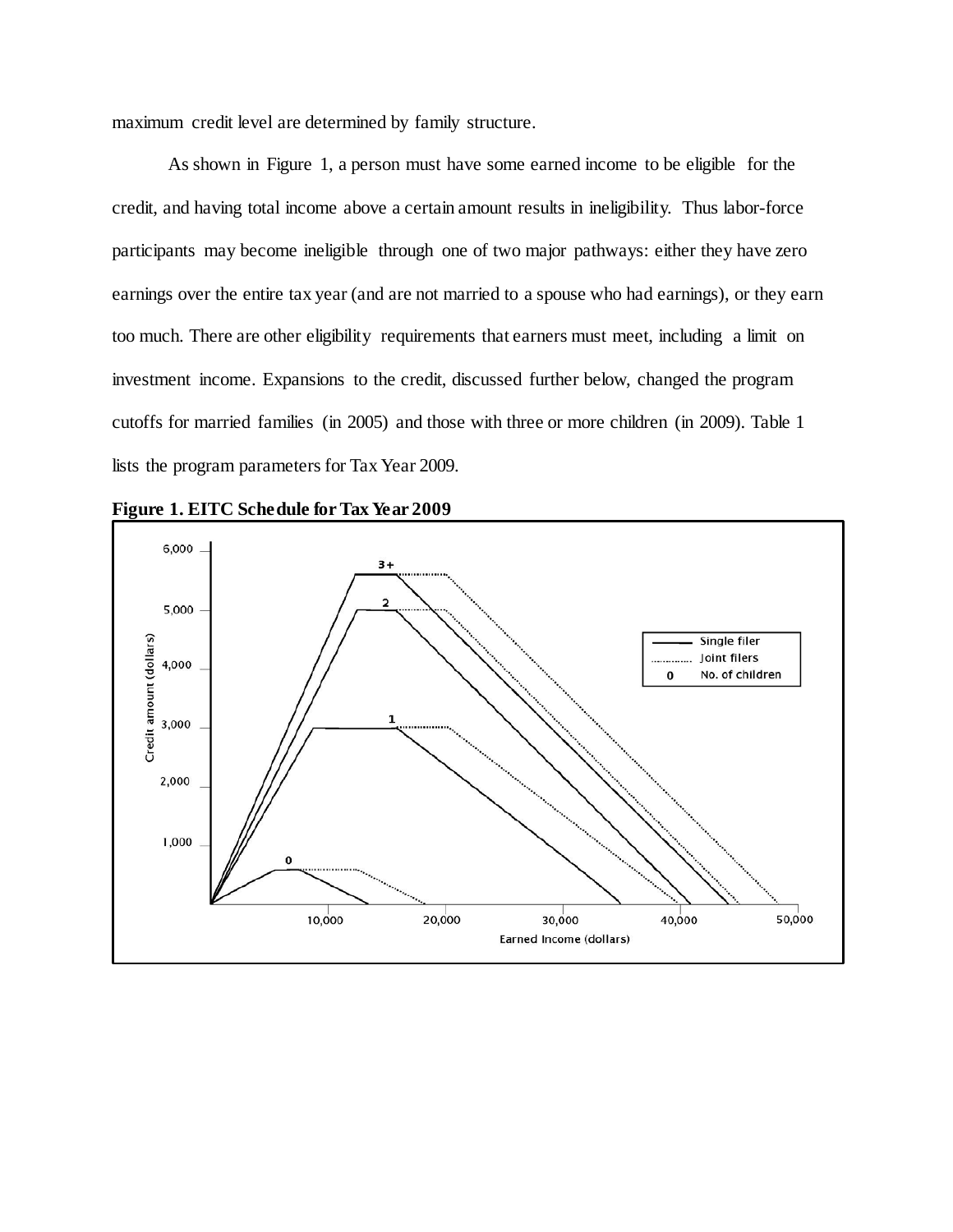|                |                         | <b>Minimum</b>                         |                          |                                 | <b>Phaseout range</b>      |                         |
|----------------|-------------------------|----------------------------------------|--------------------------|---------------------------------|----------------------------|-------------------------|
| Family type    | Phase-in<br>rate $(\%)$ | income for<br>maximum<br><b>credit</b> | <b>Maximum</b><br>credit | <b>Phase-out</b><br>rate $(\%)$ | <b>Beginning</b><br>income | <b>Ending</b><br>income |
| No children    | 7.65                    | 5.970                                  | 457                      | 7.65                            | 7.470                      | 13,440                  |
| Married        | 7.65                    | 5.970                                  | 457                      | 7.65                            | 12.470                     | 18.440                  |
| One child      | 34.00                   | 8.950                                  | 3.043                    | 15.98                           | 16.420                     | 35,463                  |
| <b>Married</b> | 34.00                   | 8.950                                  | 3.043                    | 15.98                           | 21,420                     | 40,463                  |
| Two children   | 40.00                   | 12,570                                 | 5,028                    | 21.06                           | 16.420                     | 40.295                  |
| Married        | 40.00                   | 12.570                                 | 5.028                    | 21.06                           | 21,420                     | 45.295                  |
| Three children | 45.00                   | 12.570                                 | 5,657                    | 21.06                           | 16,420                     | 43,279                  |
| <b>Married</b> | 45.00                   | 12.570                                 | 5,657                    | 21.06                           | 21,420                     | 48.279                  |

**Table 1. Earned Income Tax Credit Parameters, Tax Year 2009**

Source: Urban-Brookings Tax Policy Center summary

## **2.2 Previous research**

The rate of EITC participation among eligible earners has received some attention, but its calculation has presented a challenge. Most previous studies of EITC participation have focused on cross-sectional data. The first paper to estimate and report on EITC participation was Scholz (1990). This work immediately identified the challenges involved in calculating a precise participation rate, in that the calculation of the denominator—eligible earners—involved using self-reported information on earnings and family structure from the CPS ASEC and the Survey of Income and Program Participation (SIPP). Scholz's estimate is in the neighborhood of 70 percent for 1979 and 1984, early years for the program and during a time when credits were comparatively low. In later work, Scholz (1994) examined rates for 1990, finding participation in that year to be between 80 percent and 86 percent.

Two recent calculations of EITC take-up rates are Plueger (2009), who calculated an overall take-up of 75 percent (with a confidence interval between 73 percent and 77 percent) for Tax Year 2005, and Caputo (2011), who used the National Longitudinal Survey of Youth (NLSY) to examine eligibility and take-up for Tax Years 1999 to 2005. Plueger's work is of particular interest because it used the same data source and methodology for eligibility calculation as used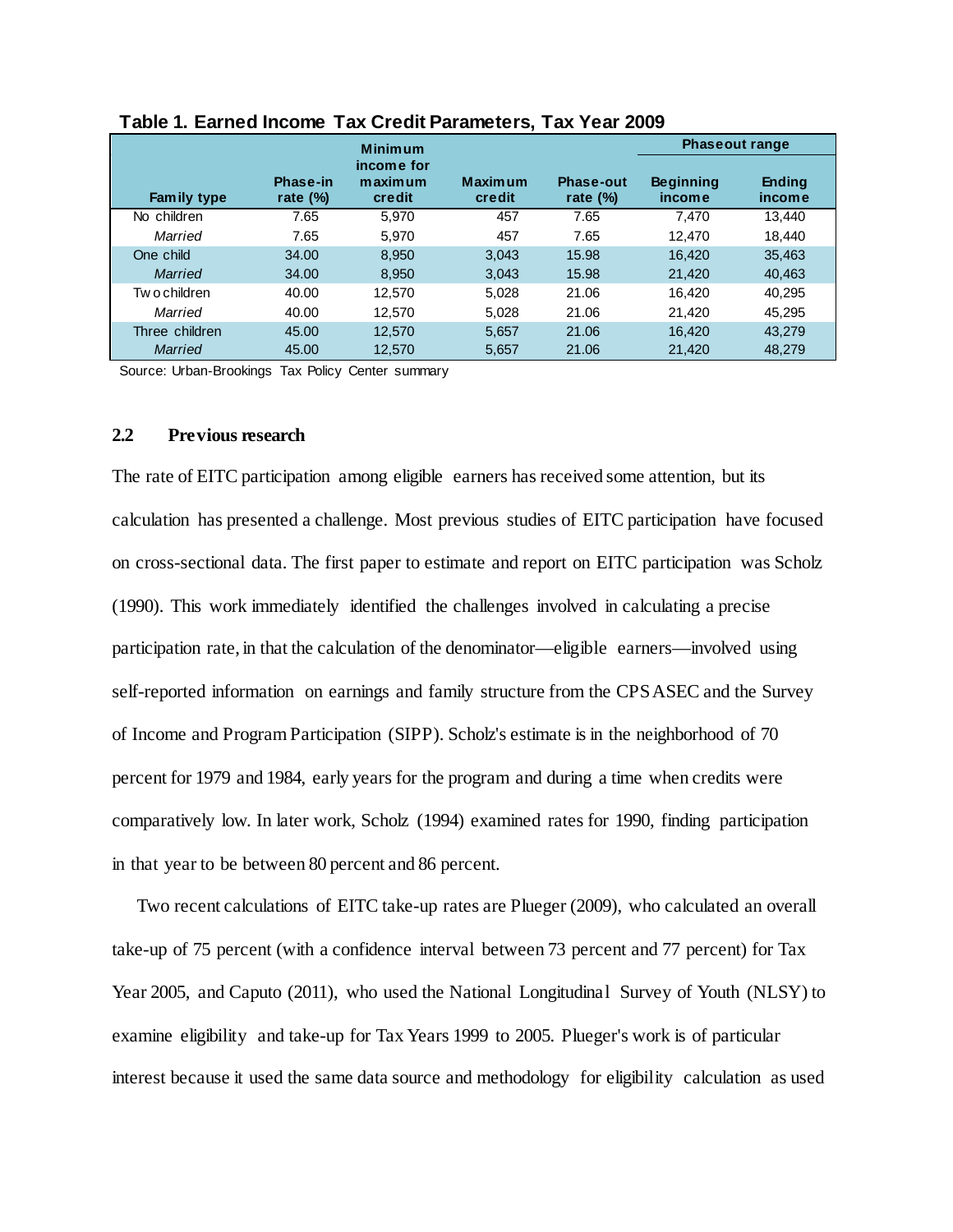in this paper. Plueger estimated that 16 percent of eligible EITC claimants do not receive the credit because they do not file taxes, while 9 percent filed taxes but did not claim the credit. Caputo's estimates of take-up overall are much smaller, ranging between 53 percent and 64 percent for the NLSY79 sample. This is possibly due to the fact that the NLSY relies on asking the participant if he or she filed, while the tax data used in Plueger reflects true filings, including that done by tax preparers. Caputo (2011) also looks at predictors of take-up, finding that women, food stamp recipients, those with more children, and those separated, divorced, or widowed were all more likely to participate in the program. Caputo considers this evidence that the EITC reaches its target population relatively well.

The question addressed in this paper is the effect of the economic downturn on EITC eligibility and take-up. There is a wide-ranging literature on what happens to social-program eligibility and caseloads over the business cycle, although not much exists on the relationship of the EITC to economic downturns. Hotz et al. (2003) analyzed the income dynamics of families to look at how much "churning" existed in EITC receipt, finding that 74 percent of new EITC recipients lose eligibility within two years. Moreover, the main reason why families become ineligible is that their earnings increase beyond the eligibility range. There is a significant probability of families returning to eligibility, however, with approximately 35 percent of families becoming eligible five years after the end of an EITC spell. The results are suggestive of the sensitivity of previously low-income families to economic conditions.

This suggestion is further supported by studies of participation in other social programs, such as Aid to Families with Dependent Children (AFDC) or Temporary Assistance to Needy Families (TANF) and the Supplemental Nutrition Assistance Program (SNAP). Blank (1997) and Blank (2001) examine take-up rates for AFDC, finding a long-term increase in eligibility between 1977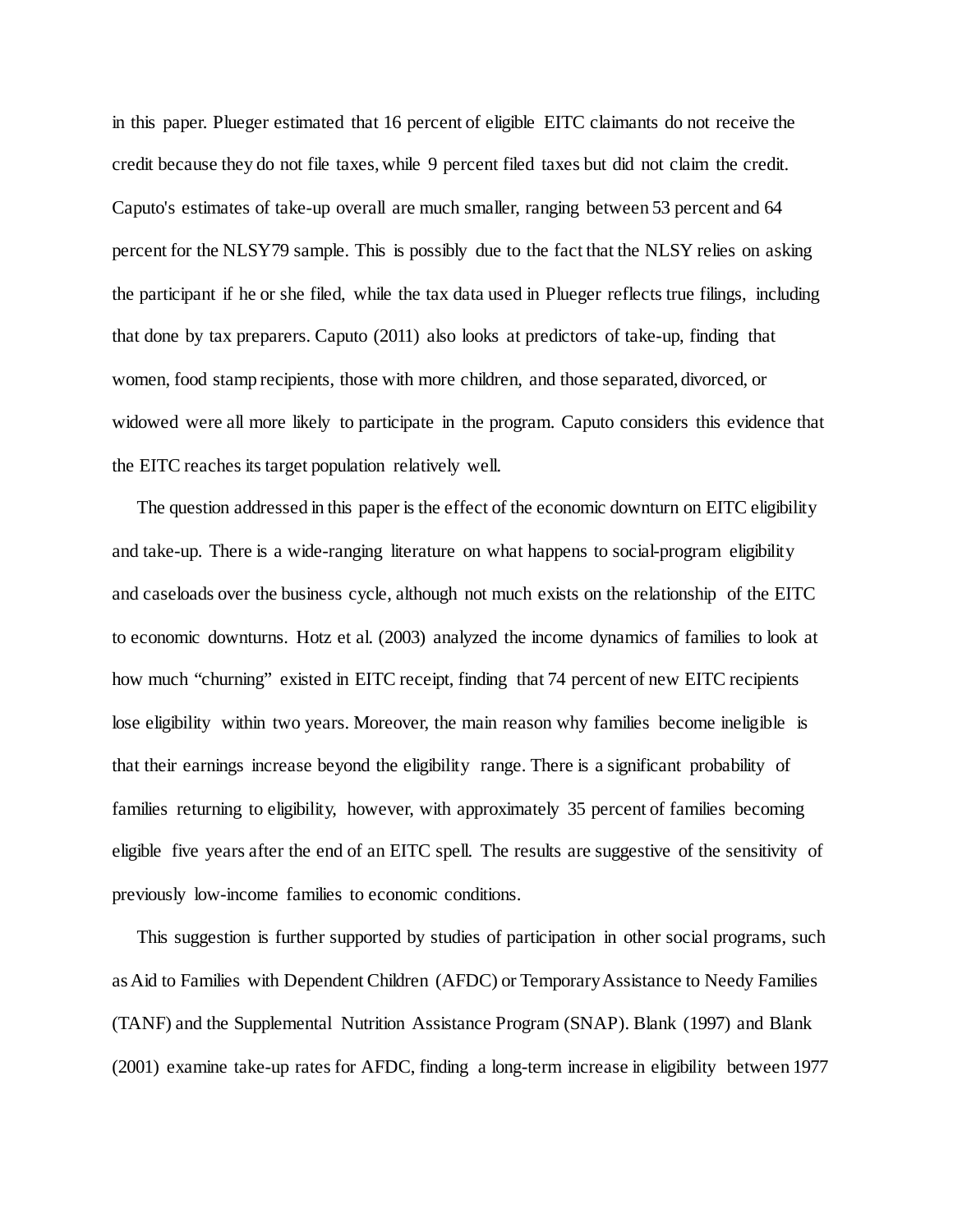and 1995. Increases in caseloads overall were related to economic conditions that increased eligibility, although changes were also induced by state-level policy changes and changes in demographics. Similarly, Grogger (2003) finds economic conditions explain much of the initial entry onto welfare rolls during the era of welfare reform; using SIPP data from 1993–1999, Grogger also finds that policy changes to welfare and the EITC also explain much of initial entry and, for the EITC, reentry into welfare. When changes in caseloads were decomposed, welfare reform explained 12 percent of the decline in welfare participation, the EITC 10 percent, and the unemployment rate 5 percent over years 1993 to 1999.

Finally, because EITC receipt is linked to the labor market, recent work on the effect of recessions on workers is relevant. Specifically, the use of the EITC during recessions is of interest, although the only work on this matter (Williams and Maag, 2008) indicates that EITC use may increase or decrease. Clearly, if a worker loses his or her job entirely for a tax year, the lack of earnings would make him or her ineligible for the EITC. However, cases exist in which previously-ineligible earners may enter eligibility: two-earner families may become singleearner, earners may be employed part of the year, and earners may become underemployed either through fewer hours worked or lower-paid employment. A feature of the recent recession discussed by Elsby et al. (2010) is the way in which loss of total labor input (defined as the product of employment and hours per worker) is split between "bodies" (that is, number of employed individuals) and "hours" of work time. For the most recent recession, the ratio of the first to the second is approximately 70:30. Elsby et al. (2010) and Hoynes et al. (2012) each examine which demographic groups are hardest hit during recessionary periods. Each considers the latest recession the "deepest" downturn since the Great Depression, but considers the recession similar to past recessions in terms of its differential impact on certain groups. These include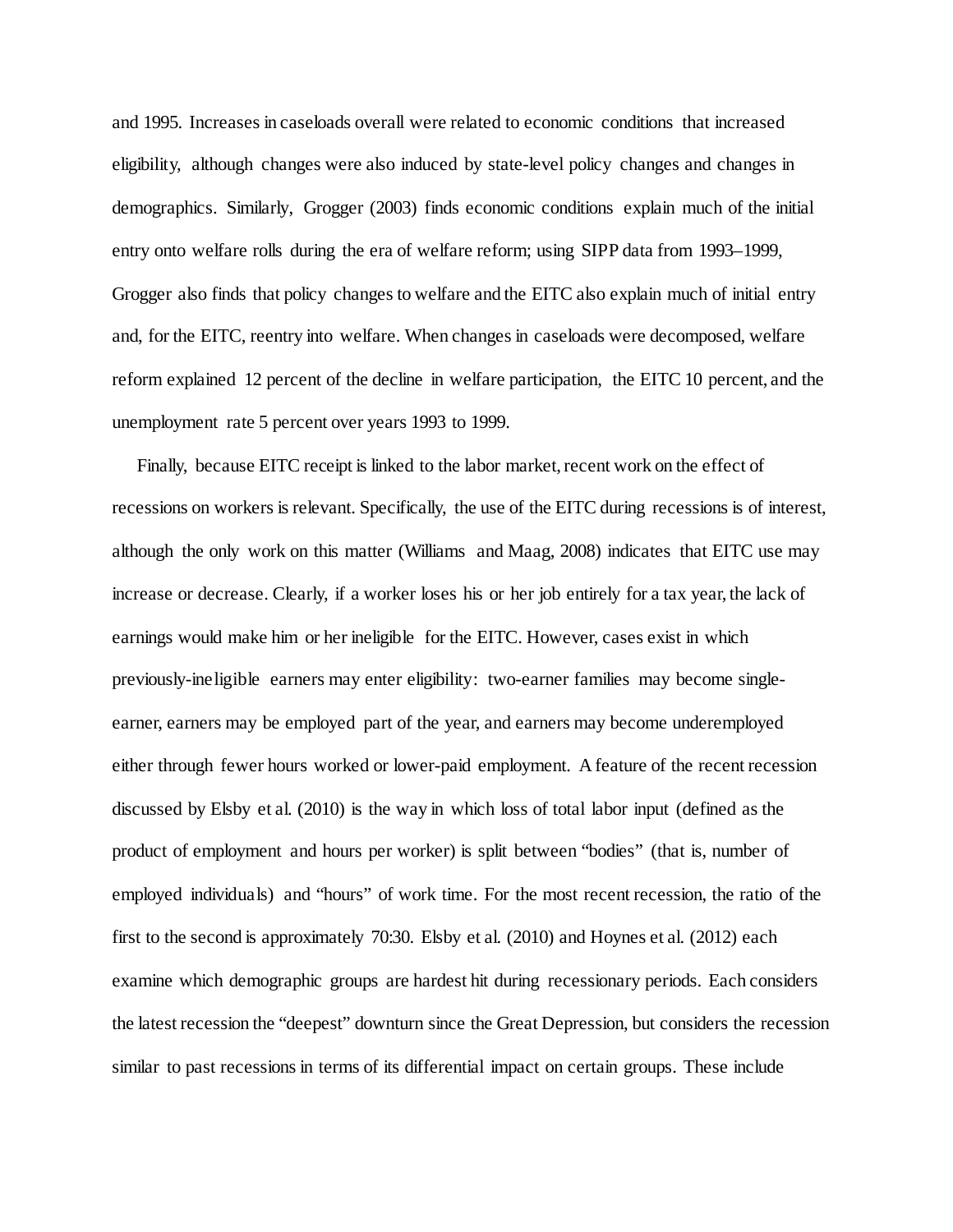young, male, and minority workers as well as those with less educational attainment.

## **3 Data and Methods**

 $\overline{a}$ 

The data and matching process used to generate the file studied in this analysis is described at length for Tax Year 2005 in Plueger (2009). The matching process changed little between 2005 and 2009, and any differences are discussed below.

The study uses data from the CPS ASEC-IRS matched file for Tax Years 2005 to 2009. IRS data sets include the universe of Form 1040 filers ("1040 data"); the subset of Form 1040 filers who received the EITC,<sup>[1](#page-8-0)</sup> combined with a subset of filers who received a notice that they were potentially eligible for the EITC ("EITC data"); and the universe of Form W-2 earnings records ("W2 data"). Census data includes the CPS ASEC, as well as data for earners who were in modeling files used previously by the IRS and Census to calculate take-up. These original modeling files reflect modeling algorithms that used only CPS data.

Records were linked using a process whereby individuals in each data set are given a unique key, called a Protected Identification Key (PIK), based on comparing name, address, and date of birth to the same variables in a master reference file. All data were then merged using this unique identifier, with other identifying information (such as name and Social Security number) stripped. Only those observations that received the unique key are used in the analysis. Furthermore, a match is used only if CPS earnings were not imputed or allocated. Table 2 gives an account of the quality of the records match for each year. The final count is the total number of records used in the analysis for all years, and reflects the universe of CPS earners who could be matched to a unique identifier in the master file and who had modeled data from the original CPS

<span id="page-8-0"></span><sup>&</sup>lt;sup>1</sup> Note that some of these EITC recipients had their EITC claim disallowed in full or in part by the IRS during the return filing process or later, and others presumably made errors related to eligibility that were not detected by the IRS. This paper does not account for the impact of noncompliance on the take-up rate.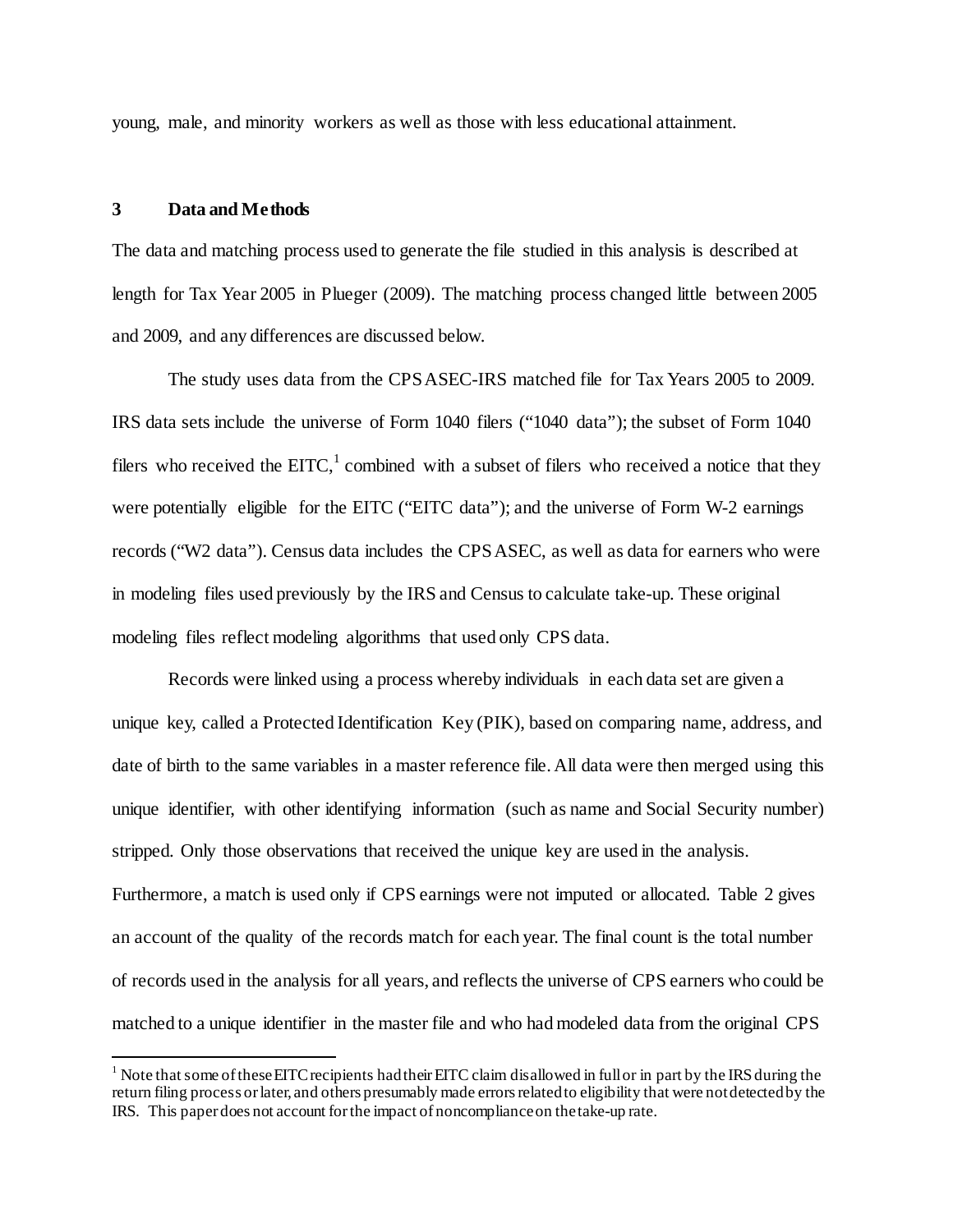modeling.

|                           | 2005    |         |         | 2006 |         | 2007 |         | 2008 |         | 2009 |  |
|---------------------------|---------|---------|---------|------|---------|------|---------|------|---------|------|--|
| <b>Total CPS sample</b>   | 208,562 | 100%    | 206,639 | 100% | 206,404 | 100% | 207,921 | 100% | 209,802 | 100% |  |
| Imputed earnings          | 19,450  | 9%      | 20.204  | 10%  | 18,243  | 9%   | 18,926  | 9%   | 20.458  | 10%  |  |
| Edited earnings           | 19,587  | 9%      | 20.490  | 10%  | 20,831  | 10%  | 19,698  | 9%   | 20,154  | 10%  |  |
| Not PIKed                 | 16,131  | 8%      | 15.150  | 1%   | 18,473  | 9%   | 18.547  | 9%   | 16,801  | 8%   |  |
|                           |         |         |         |      |         |      |         |      |         |      |  |
| In analysis sample        | 153,394 | 74%     | 150,795 | 73%  | 148,857 | 72%  | 150,750 | 73%  | 152,389 | 73%  |  |
| Earners                   | 72,447  | 35%     | 71.044  | 34%  | 71,629  | 35%  | 72,318  | 35%  | 72,603  | 35%  |  |
| Earners with modeled data | 67,289  | 32%     | 65,919  | 32%  | 66,116  | 32%  | 72,318  | 35%  | 72,603  | 35%  |  |
| Modeled number, all years |         | 344,245 |         |      |         |      |         |      |         |      |  |

**Table 2:** *Sample Construction*

The number of EITC recipients in a given tax year is easy to estimate from the 1040 and EITC data; this number, however, tells us nothing about how many people were eligible for the credit. Eligibility modeling has relied on other data sources, and in this case relies on the CPS ASEC. The CPS ASEC provides important pieces of information for a tax unit that, if the same information is used when filing taxes, helps determine EITC eligibility for the unit. This includes the number of children in a household, their ages, and their relationship to the unit filer; and the unit's adjusted gross income and earnings for individuals and spouses (if married).

However, the CPS data lack certain key elements necessary for determining whether a tax unit meets the eligibility rules for the EITC. The first concerns who in a household claims a child for tax purposes. While family relationships can be established, there is no variable in the CPS that reliably assigns a child to dependency on an adult or married couple. In households where there are two related earners who file separate taxes and otherwise meet eligibility requirements (a mother and grandmother, for example), the CPS provides no information on who claims any children in the household.

The second issue concerns income and earnings. The accuracy of CPS ASEC earnings has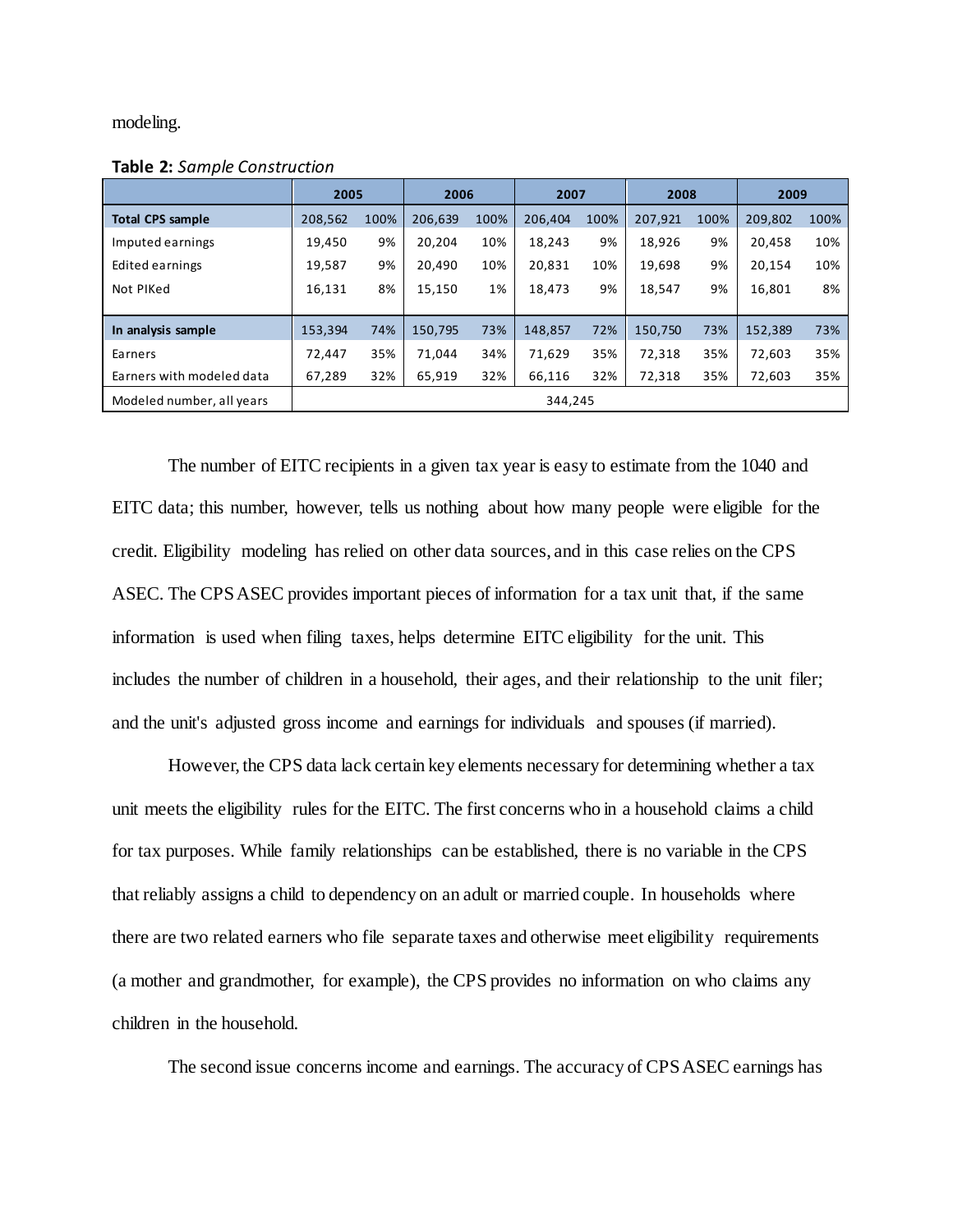been widely studied, with a general finding that earnings are reported with error (Bollinger (1998); Bound and Krueger (1989)). This error can be attributable to rounding or ball-parking—an error that does not vary with other variables—or to systematic under-or overreporting, an error that is negatively associated with earnings level for men.

The analysis file, therefore, was refined to update and improve EITC eligibility modeling. Part of this process involved substituting in values from 1040, W2, or EITC data when available and appropriate. These included values for earnings, adjusted gross income, and investment returns and dividends; and variables related to household structure, filing status, and claimed children. Married persons filing separately were removed from eligibility to be consistent with EITC rules. Qualifying children who were modeled as being dependent on one adult, but were claimed by another in the tax data, were reassigned to the claimant. Finally, using the matched data allowed for checking when a possible eligible was actually claimed on someone else's tax return, which would disqualify him or her from EITC participation. Table 3 lists the variables used in this analysis and their source.

In the CPS ASEC, person weights sum to the population level for the civilian, noninstitutionalized U.S. population. With the sample restrictions outlined above, the weights no longer sum to the population count. A major restriction is the removal of observations with allocated or imputed earnings data. To handle this issue, the missing data were assumed to be missing at random, $<sup>2</sup>$  $<sup>2</sup>$  $<sup>2</sup>$  and weights on the remaining sample were inflated accordingly. All</sup> summary tables report the population-level estimates.

This report addresses two main questions regarding the EITC: did more people become eligible for the credit, either due to program expansion or economic forces, between 2005 and

 $\overline{a}$ 

<span id="page-10-0"></span> $^2$  That is, the methodology implicitly assumes that EITC eligibles and EITC claimants are represented among the omitted people the same way they are represented among the included people (and, hence, in the entire population).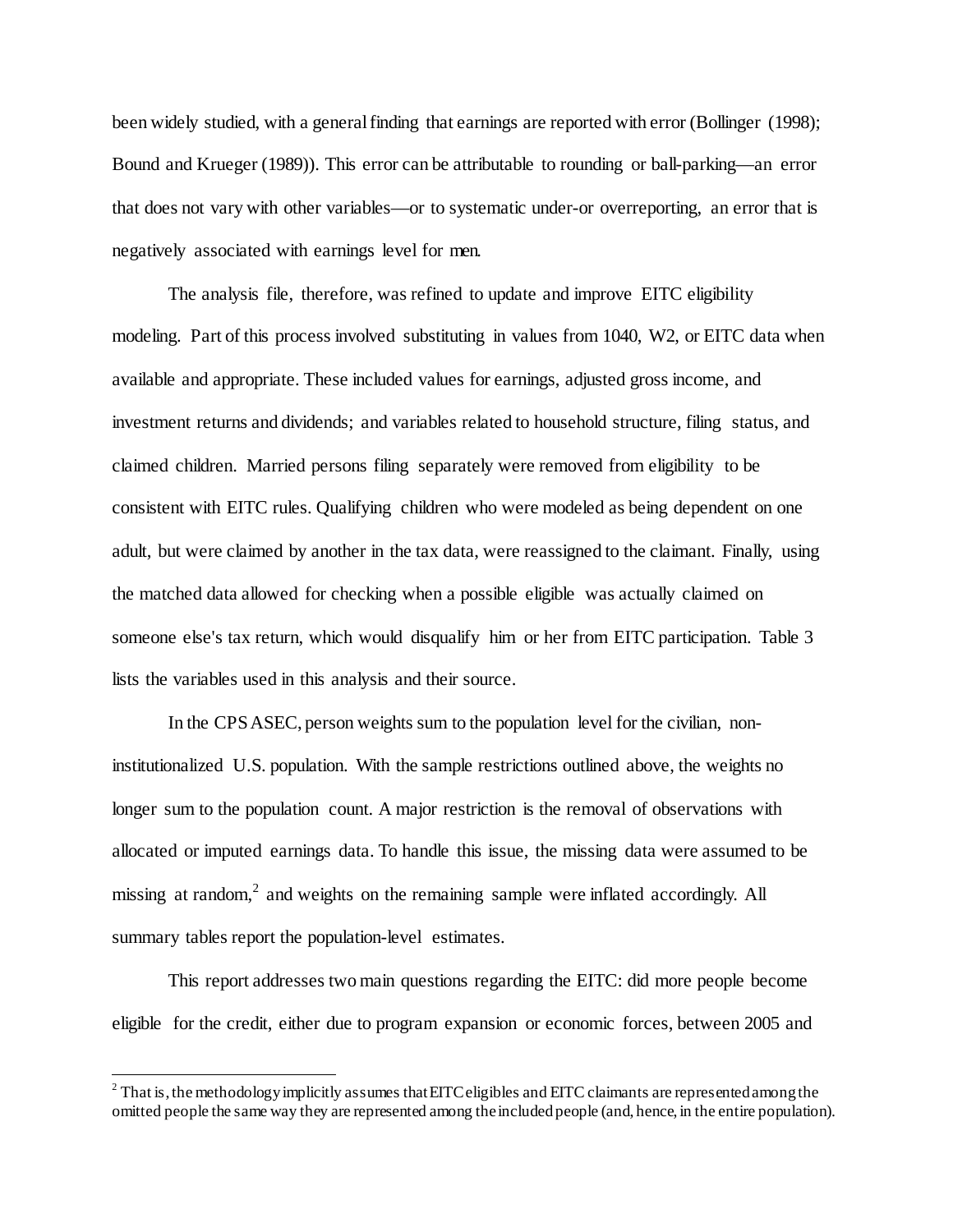## **Table 3:** *Sources of variables*

l

| Variable                     | Source                                       |
|------------------------------|----------------------------------------------|
| Eligibility determination    |                                              |
| Wages/Earnings               | W2; 1040* if W2 missing; CPS for non-filers  |
| Adjusted Gross Income        | 1040; CPS for non-filers                     |
| Dependents                   | 1040; CPS for non-filers                     |
| Filing type/Marital status   | 1040; CPS for non-filers                     |
| Sanction status & 1040       | 1040                                         |
| Cohabitation & CPS \\        | <b>CPS</b>                                   |
| Grandparents & CPS \\        | <b>CPS</b>                                   |
| State economic variables     |                                              |
| Unemployment rate            | <b>Bureau of Labor Statistics</b>            |
| Federal/state minimum wages  | U.S. Department of Labor                     |
| Control variables            |                                              |
| State                        | <b>CPS</b>                                   |
| Year                         | IRS/CPS (survey given in March of next year) |
| Supplemental Security Income | <b>CPS</b>                                   |
| <b>TANF</b>                  | <b>CPS</b>                                   |
| <b>SNAP</b>                  | <b>CPS</b>                                   |
| Sex                          | <b>CPS</b>                                   |
| Race                         | <b>CPS</b>                                   |
| Hispanic origin              | <b>CPS</b>                                   |
| Education                    | <b>CPS</b>                                   |

*\*1040 data include 1040 files, EITC recipient files, and CP09/27 files for each year. The last is a record of 1040 filers who did not claim the EITC, but were sent a notice about their potentially being eligible for it.* 

2009; and did take-up rates change? A higher raw number of EITC eligibles might be due to an increased number of taxpayers overall or due to a higher proportion of taxpayers moving into credit eligibility. Therefore, any EITC eligibility increases over time were examined within the population that are possible 1040 filers (who are referred to here occasionally as "earners"). These include both those who were required by law to file for the tax year and those who were not. Those with positive earnings for a tax year, but who were not required to file a 1040, likely had earnings that placed them within EITC eligibility. Those who chose not to file represent a substantial portion of the population who forego the credit.<sup>[3](#page-11-0)</sup>

<span id="page-11-0"></span> $^3$  Note that both of these groups may include people who had non-wage income not reported to the IRS or to Census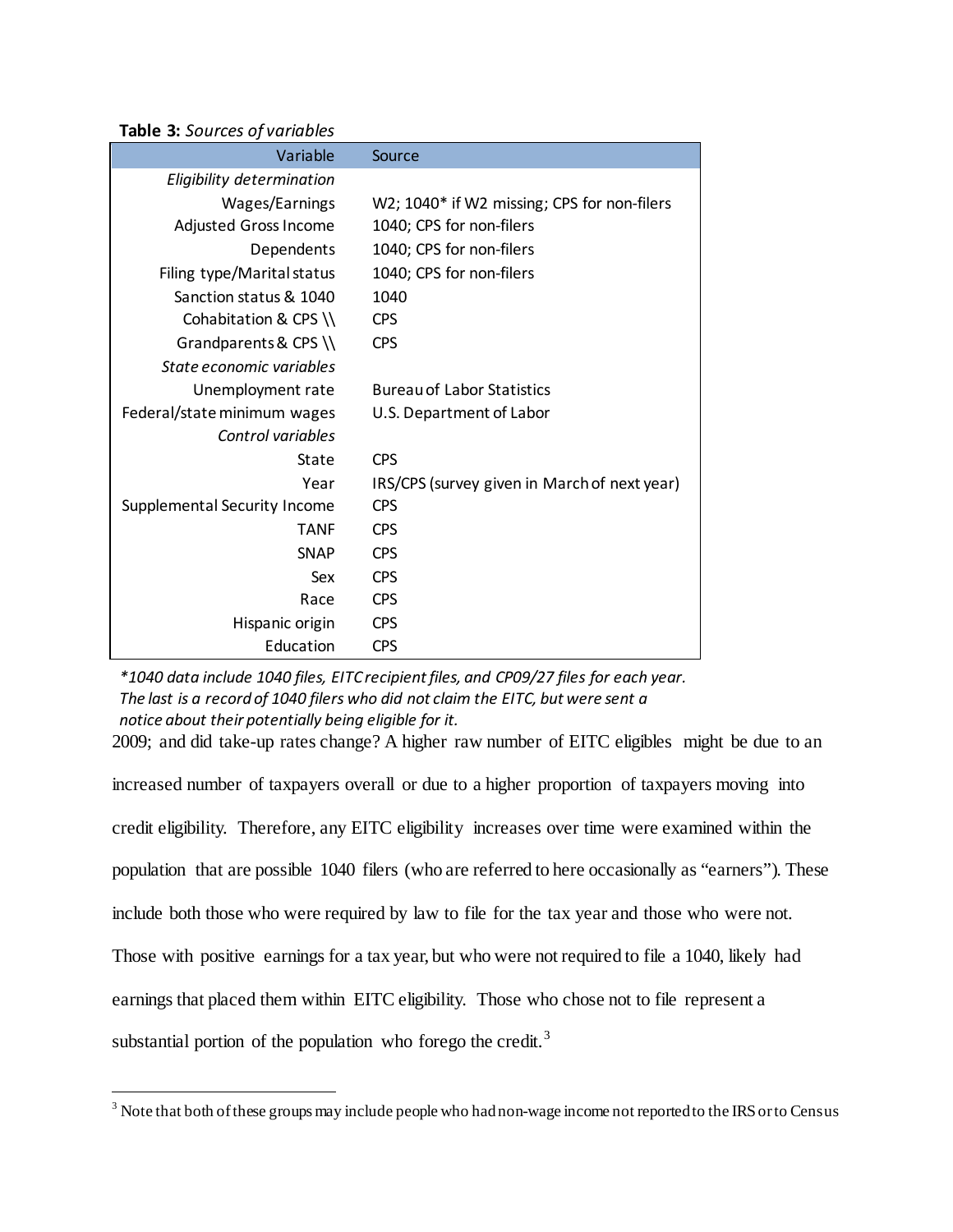Possible 1040 filers were determined using CPS ASEC data, supplemented by earnings reported on W2 forms. Based on this overall sample population of possible 1040 filers, the population of interest are those who were modeled as eligible for EITC receipt in a given tax year based on income, earnings, investment income, and number of dependents ("EITC eligibles"). The "overall participation rate'" is the proportion of all eligibles who actually received a credit. "Eligible non-filers" are those modeled as eligible for the EITC who either did not file a 1040 or filed a 1040 but did not file for the credit. Since this analysis deals only with EITC eligibles, other populations of possible interest were not examined--for example, the population who were not modeled as eligible but who did receive an EITC.

**4 Results** 

 $\overline{a}$ 

## **4.1 Increases in Eligibility and Participation[4](#page-12-0)**

In the summary tables that follow, all estimates are reported using the population weights from the CPS. Standard errors for these estimates were calculated using the CPS replicate weights. Table 4 shows increases between 2005 and 2009 in EITC eligibility and EITC participation. By way of comparison, the IRS estimates that the number of required returns grew by about 1.2 percent between 2005 and 2009, and the number of required returns actually filed increased by about 2.8 percent.<sup>[5](#page-12-1)</sup>

Meanwhile, changes in EITC eligibility and take-up outpaced the 1040 rate, with an increase of 14.1 percent in participants and a 12.7 percent increase in EITC eligibility. While the rate of 1040 participation did not increase significantly, the take-up rate for the EITC increased to about 79 percent in 2009 from about 77 percent in 2005. The highest rate of take-up occurred in

<sup>(</sup>and so not in our data), which may have made them ineligible for the EITC.

<span id="page-12-0"></span><sup>4</sup> All comparative statements in this report have undergone statistical testing, and, unless otherwise noted, all comparisons are statistically significant at the 5 percent significance level or less. <sup>5</sup> These numbers were calculated using the official estimates from the IRS.

<span id="page-12-1"></span>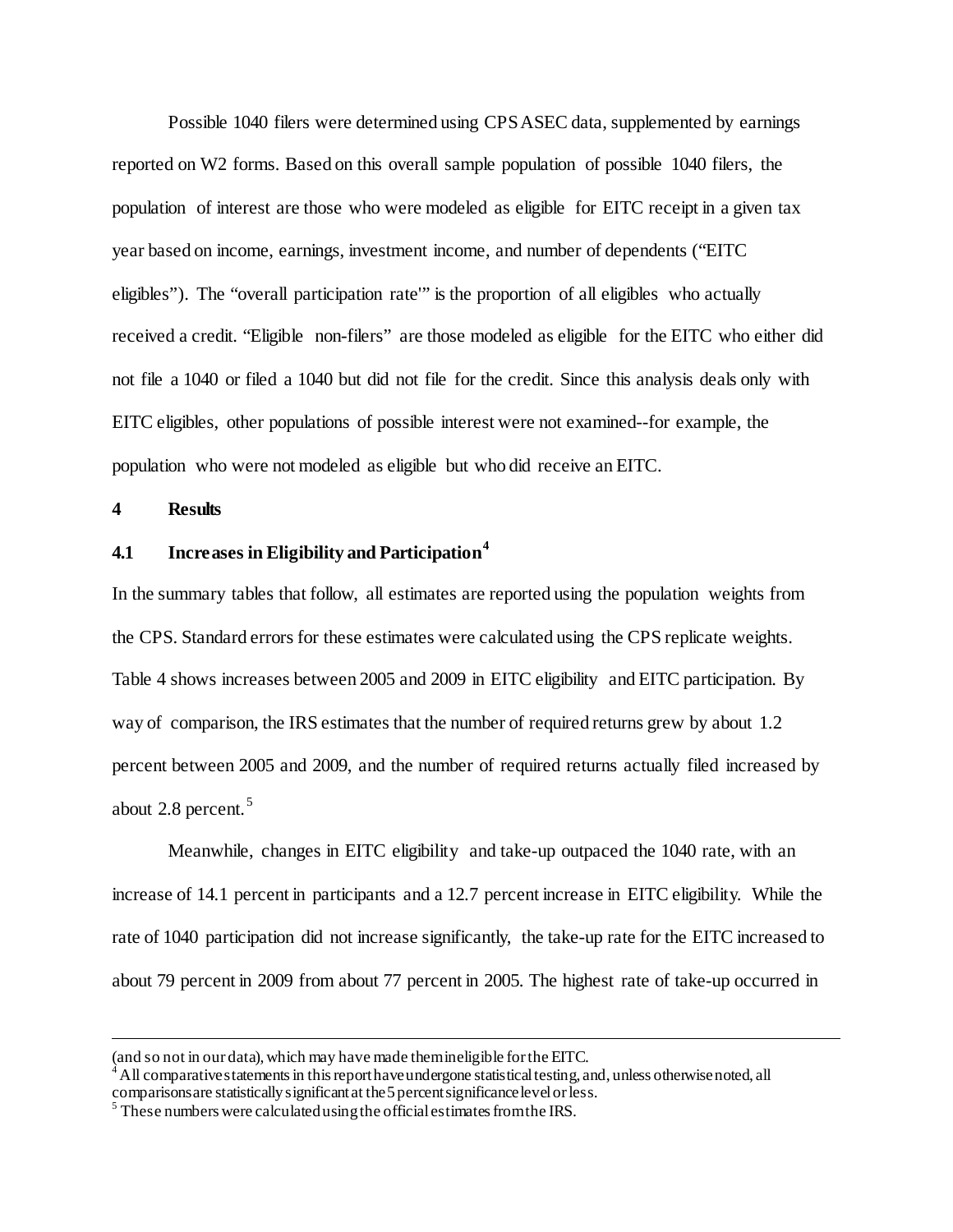2007, with about 81 percent of those eligible filing for the EITC.

|                 | Participants<br>(Thousands) | . .<br><b>Eligibles</b><br>(Thousands) | Take-Up Rate<br>(Standard Error) |
|-----------------|-----------------------------|----------------------------------------|----------------------------------|
| 2005            | 15,547                      | 20,185                                 | 77.03<br>(0.51)                  |
| 2006            | 15,642                      | 20,062                                 | 77.97<br>(0.51)                  |
| 2007            | 15,967                      | 19,827                                 | 80.53<br>(0.52)                  |
| 2008            | 16,678                      | 20,992                                 | 79.45<br>(0.49)                  |
| 2009            | 17,913                      | 22,742                                 | 78.77<br>(0.47)                  |
| % change 05-09* | 14.1                        | 11.9                                   |                                  |

**Table 4:** *Change in EITC eligibility and take-up, 2005-2009*

*\*Computed as*  $(N_t - N_{t-1}) / (N_t + N_{t-1})$ 

Figure 2 shows eligibility, take-up, and non-participation rates in the EITC for those who were possible 1040 filers. The top line displays the proportion of all earners who were eligible for the EITC, which increased from 13.9 percent in 2005 to 14.9 percent in 2009. The second line shows the proportion of actual 1040 filers who were eligible for the EITC, who had a more marked increase, going from 11.6 percent in 2005 to 13 percent in 2009. Rates for EITC take-up followed a similar trend, increasing from 10.7 percent in 2005 to 11.7 percent in 2009.

Meanwhile, the proportion of all earners (possible 1040 filers) who were nonparticipants in the EITC remained steady over time, ranging between 2.6 percent and 3.2 percent. Nonparticipants who filed a 1040 also showed little change over time, remaining at about 1 percent over the time period. These percentages, when translated into population-level estimates, correspond to between 3.9 million and 4.8 million non-participants each year who appeared to be eligible. Of these, 1.2 to 1.9 million filed 1040s.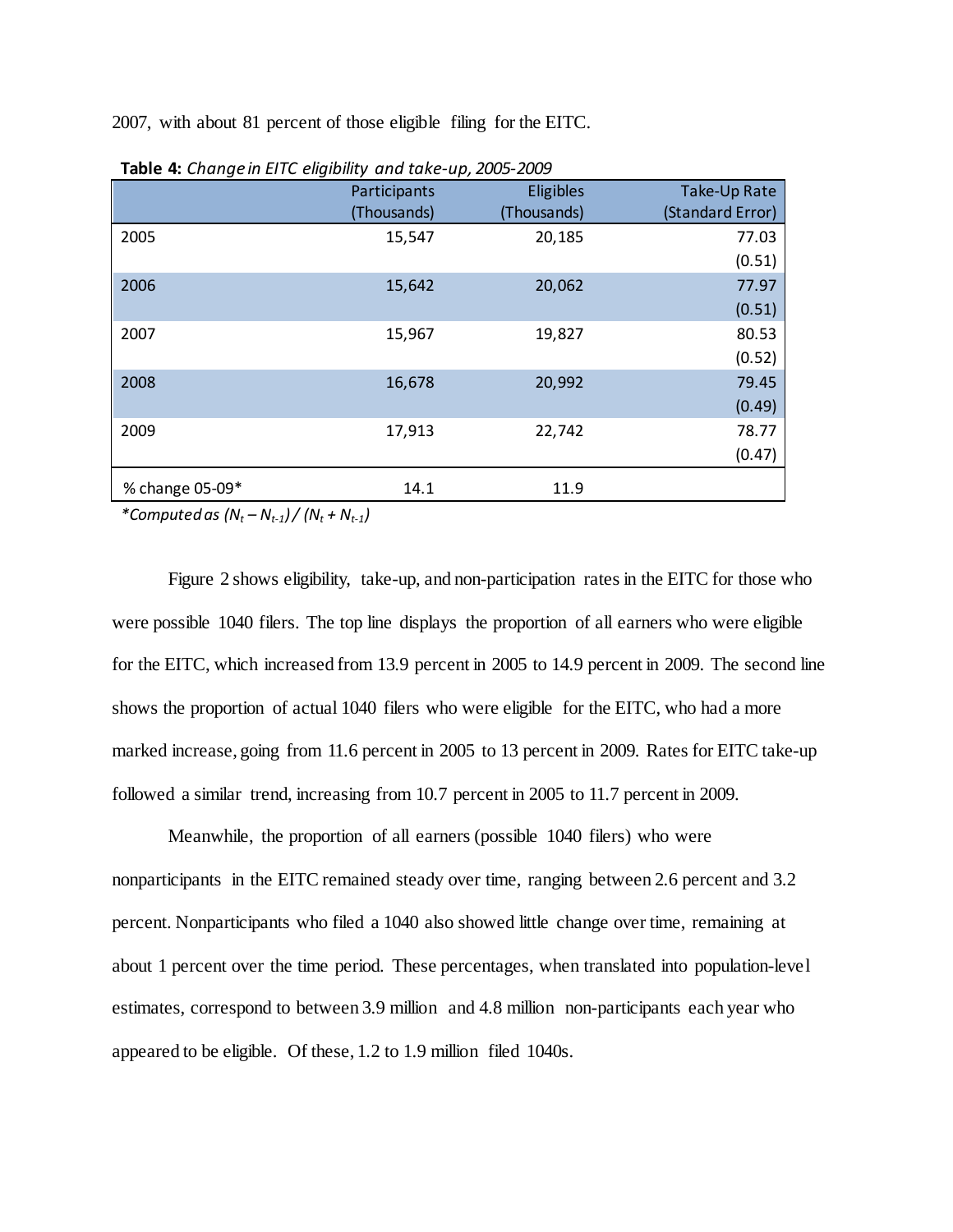



## **4.2 Changes in Eligibility: Program Expansion or Economics?**

Any analysis of changes in EITC eligibility and take-up in this time period must take into account the fact that a non-trivial proportion of earners were made eligible for the credit due to expansions to the program, which occurred in 2005, 2008, and 2009. Beginning in 2002, the start-point for the phase-out range was extended by \$1000 for those filing "Married Filing Jointly" (relative to other filers); further extensions occurred in 2005, in 2008, and again in 2009. Table 5 lists the year and the extension amount. Table 5 also lists a credit expansion that occurred for all filers with three or more children in 2009, for whom the phase-in rate increased from 40 percent (the rate for families with two or more children in previous years) to 45 percent. This phase-in change affected the maximum credit a filer could receive, from \$5,028 to \$5,657. Any filers who fell into the expanded program parameters were identified in the data.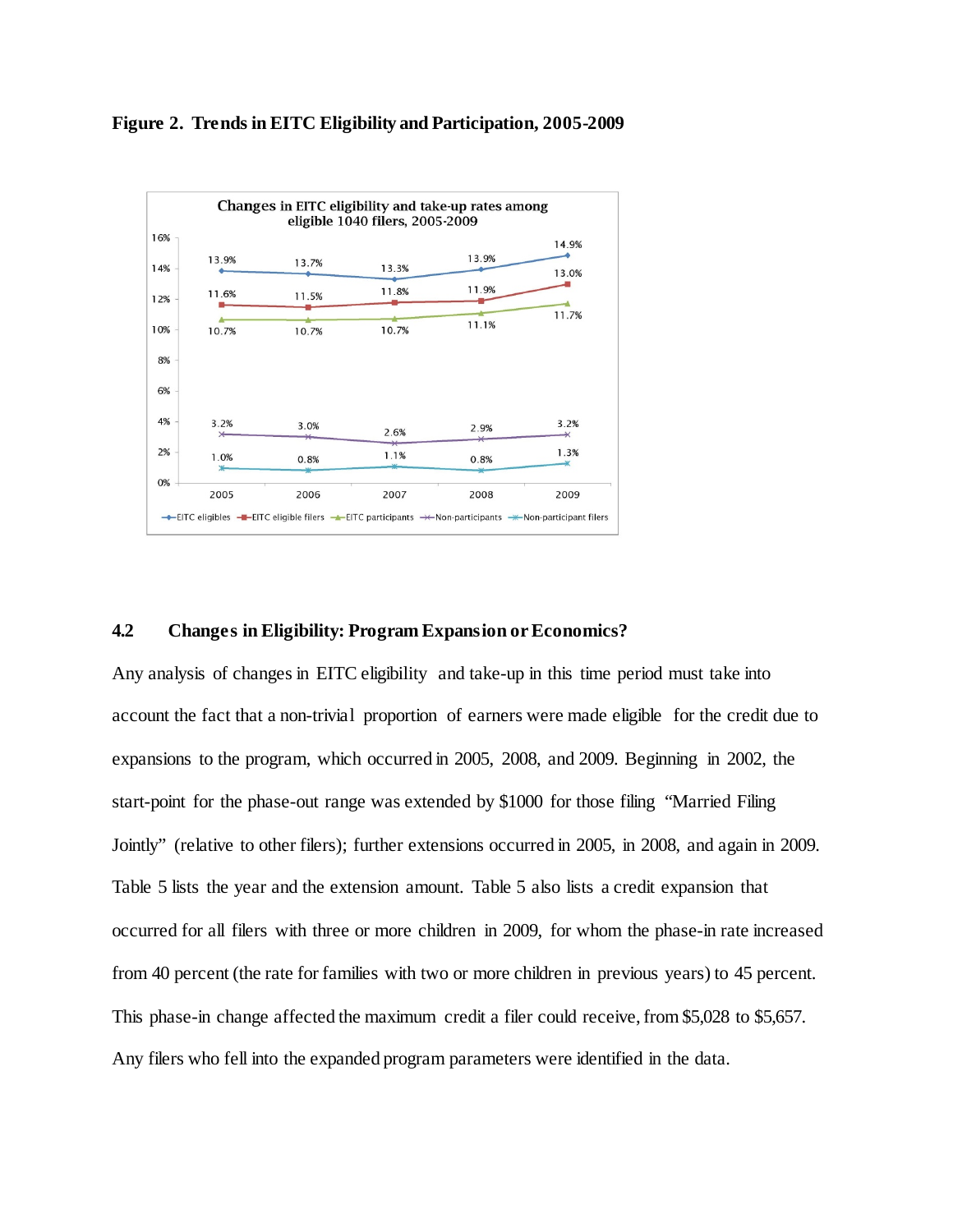|      |                           | <b>Expansion</b>   |
|------|---------------------------|--------------------|
| Year | <b>Expansion category</b> | Amount*            |
| 2005 | Married filing jointly    | \$2,000            |
| 2006 | Married filing jointly    | \$2,000            |
| 2007 | Married filing jointly    | \$2,000            |
| 2008 | Married filing jointly    | \$3,000            |
| 2009 | Married filing jointly    | \$5,000            |
| 2009 | Three-child expansion     | 45% phase-in rate; |
|      |                           | \$5,657 max credit |

**Table 5:** *Changes in program parameters, 2005-2009*

\* Difference relative to other filers in the range of income eligible for the maximum credit

Any other changes in participation rates over this period are assumed to be due to economic forces, although this term is being used in a broad sense. The recession that began in December 2007 and ended in June 2009 was associated with high rates of unemployment, which in turn might be reflected in lower end-of-year earnings, either through job loss or underemployment in terms of hours or weeks worked.

For the results that follow, the full sample of possible 1040 filers was used, in recognition that earners can move into the expanded eligibility region through program expansion or through economic forces (although these groups are certainly not mutually exclusive). Later, when I analyze eligibility using fixed-effects regressions, the subsample of earners covered by expansions is recoded as non-eligible to examine changes in eligibility when program parameters are held constant except for inflation changes.

Table 6 shows the change in the rate of EITC eligibility between 2005 and 2009 among eligible 1040 filers, decomposing the percent change into two components: that which occurred due to expanded program parameters and that which occurred due to other (presumed to be economic) forces. Each rate was calculated using the person weights to arrive at a population-level estimate. Standard errors for the estimates were calculated using the CPS replicate weights. The first three columns show the probability for all earners in 2005 and 2009 and the change between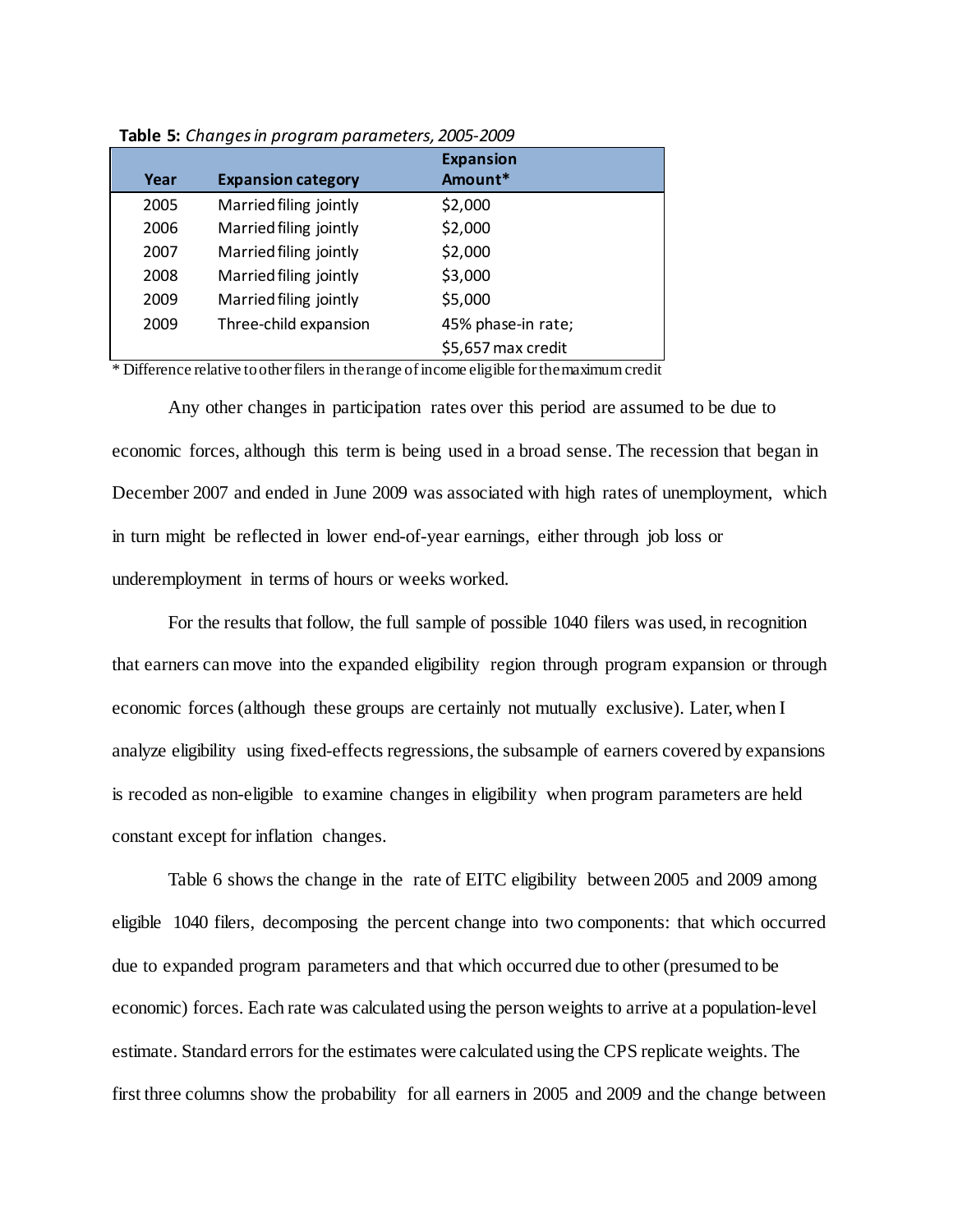the two years; columns 4 through 6 calculates the same statistics for only those earners who fell into the expansion category (in other words, in each case the denominator is the same: the universe of possible 1040 filers).

In general, most subgroups saw increases in eligibility over the period, with the exception of female earners and earners eligible to file "single." Black alone earners experienced a decrease, but the change was not statistically different from 0. Some increases were more marked than others. Male earners experienced a change in rate of eligibility of 17 percent, with a nearly 12 percent change attributable to economic forces. Both lower and more highly educated earners experienced greater increases. Those with a BA or BS degree or higher saw an overall percentage change of nearly 20 percent, with 14 percent attributable to other forces. Joint filers experienced the highest increase in eligibility, with a nearly 24 percent change, split almost evenly between program expansion and other forces. Finally, earners with children experienced higher percent changes over the period than did those with no children: about 10 percent for those with one child and 16 percent for those with more than one. Other groups' changes were not statistically significant.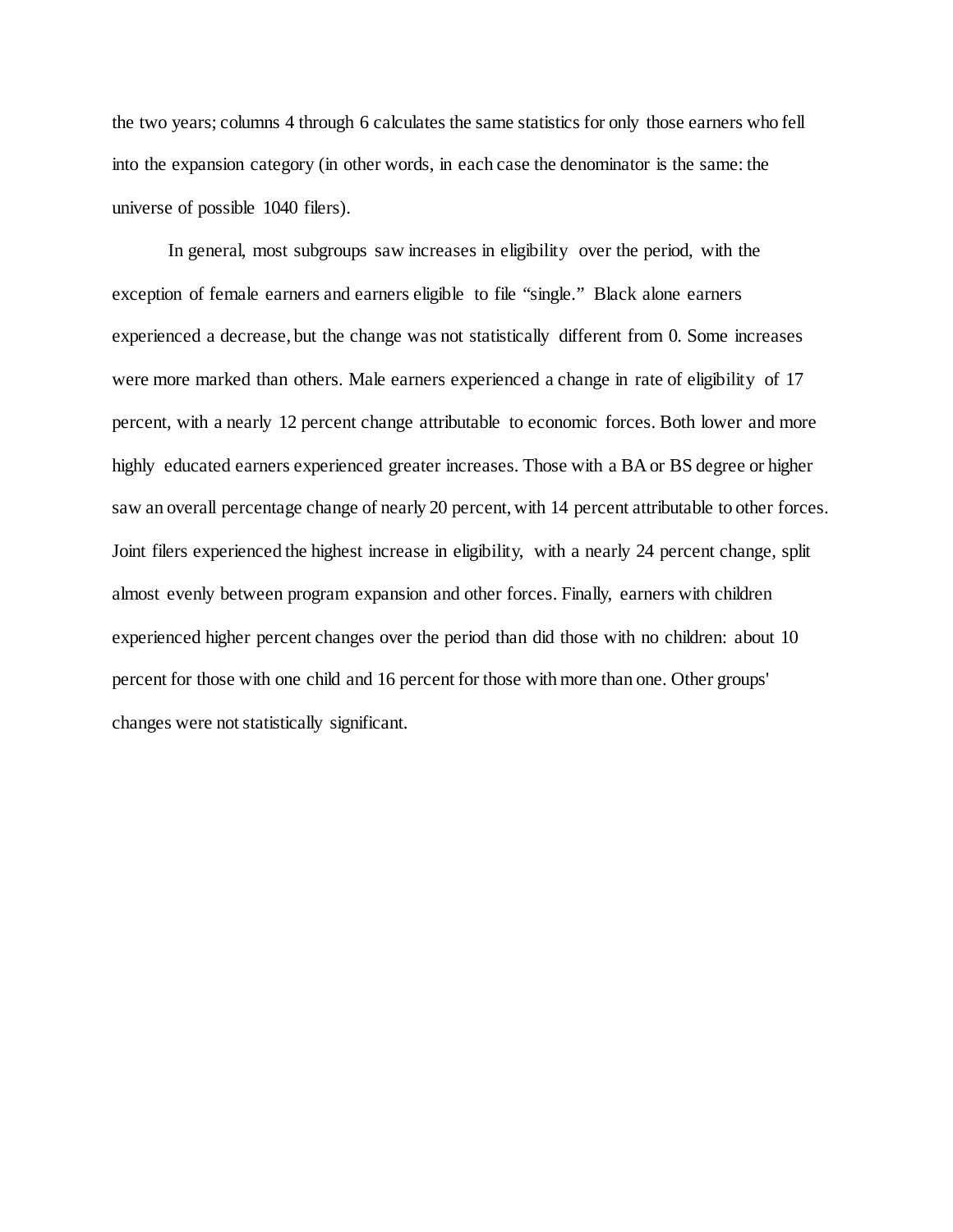|                     |        | All    |         |        | Expansion |        |           |          |
|---------------------|--------|--------|---------|--------|-----------|--------|-----------|----------|
|                     | 2005   | 2009   | change  | 2005   | 2009      | change | % change  | % change |
|                     | Total  | Total  | 05-09   | Total  | Total     | 05-09  | expansion | other    |
| Female              | 20.16  | 19.72  | $-0.44$ | 0.13   | 0.39      | 0.26   | 1.32      | $-3.51$  |
|                     | (0.30) | (0.29) |         | (0.02) | (0.04)    |        |           |          |
| Male                | 9.87   | 11.78  | 1.92    | 0.37   | 1.03      | 0.66   | 6.09      | 11.62    |
|                     | (0.17) | (0.18) |         | (0.03) | (0.06)    |        |           |          |
| White alone         | 12.14  | 13.47  | 1.33    | 0.27   | 0.78      | 0.51   | 3.99      | 6.42     |
|                     | (0.16) | (0.16) |         | (0.03) | (0.04)    |        |           |          |
| <b>Black alone</b>  | 23.65  | 23.05  | $-0.60$ | 0.31   | 0.74      | 0.43   | 1.86      | $-4.42$  |
|                     | (0.58) | (0.52) |         | (0.07) | (0.10)    |        |           |          |
| Other race          | 13.29  | 13.85  | 0.56    | 0.30   | 0.98      | 0.68   | 5.01      | $-0.87$  |
|                     | (0.63) | (0.62) |         | (0.10) | (0.20)    |        |           |          |
| Non-Hispanic        | 12.15  | 12.81  | 0.66    | 0.22   | 0.66      | 0.44   | 3.50      | 1.79     |
|                     | (0.16) | (0.16) |         | (0.02) | (0.04)    |        |           |          |
| Hispanic            | 25.15  | 27.19  | 2.04    | 0.63   | 1.51      | 0.88   | 3.35      | 4.46     |
|                     | (0.60) | (0.49) |         | (0.10) | (0.12)    |        |           |          |
| Less than HS        | 20.03  | 22.22  | 2.19    | 0.31   | 1.12      | 0.81   | 3.84      | 6.54     |
|                     | (0.50) | (0.49) |         | (0.06) | (0.12)    |        |           |          |
| H.S. graduate       | 16.98  | 17.97  | 0.99    | 0.34   | 0.89      | 0.55   | 3.16      | 2.50     |
|                     | (0.32) | (0.30) |         | (0.04) | (0.06)    |        |           |          |
| Some college        | 15.11  | 16.17  | 1.07    | 0.34   | 0.82      | 0.48   | 3.05      | 3.78     |
|                     | (0.30) | (0.30) |         | (0.05) | (0.07)    |        |           |          |
| BA/BS or more       | 5.38   | 6.55   | 1.18    | 0.13   | 0.47      | 0.34   | 5.68      | 14.04    |
|                     | (0.21) | (0.20) |         | (0.03) | (0.05)    |        |           |          |
| No children         | 5.70   | 5.95   | 0.25    | 0.09   | 0.23      | 0.14   | 2.42      | 1.89     |
|                     | (0.14) | (0.13) |         | (0.02) | (0.03)    |        |           |          |
| One child           | 32.67  | 36.23  | 3.56    | 0.55   | 1.38      | 0.84   | 2.43      | 7.91     |
|                     | (0.54) | (0.60) |         | (0.07) | (0.12)    |        |           |          |
| More than one child | 30.33  | 35.59  | 5.26    | 0.79   | 2.69      | 1.90   | 5.75      | 10.20    |
|                     | (0.48) | (0.46) |         | (0.09) | (0.17)    |        |           |          |
| Single filer        | 16.31  | 15.98  | $-0.33$ | ${NA}$ | 0.03      | 0.03   | ${NA}$    | $-2.27$  |
|                     | (0.23) | (0.22) |         |        | (0.01)    |        |           |          |
| Joint filer         | 10.38  | 13.19  | 2.80    | 0.67   | 1.93      | 1.25   | 10.69     | 13.12    |
|                     | (0.22) | (0.21) |         | (0.22) | (0.09)    |        |           |          |

**Table 6:** *Changes in rates of EITC eligibility due to program expansion and other forces, by demographic characteristics, 2005-2009*

*Each column shows the rate specified, with the percent change in the rate reported in the last two columns, first for those who became eligible due to the expansions in the program and then for all others. Standard errors for each rate (shown in parentheses) were calculated using the CPS replicate weights.*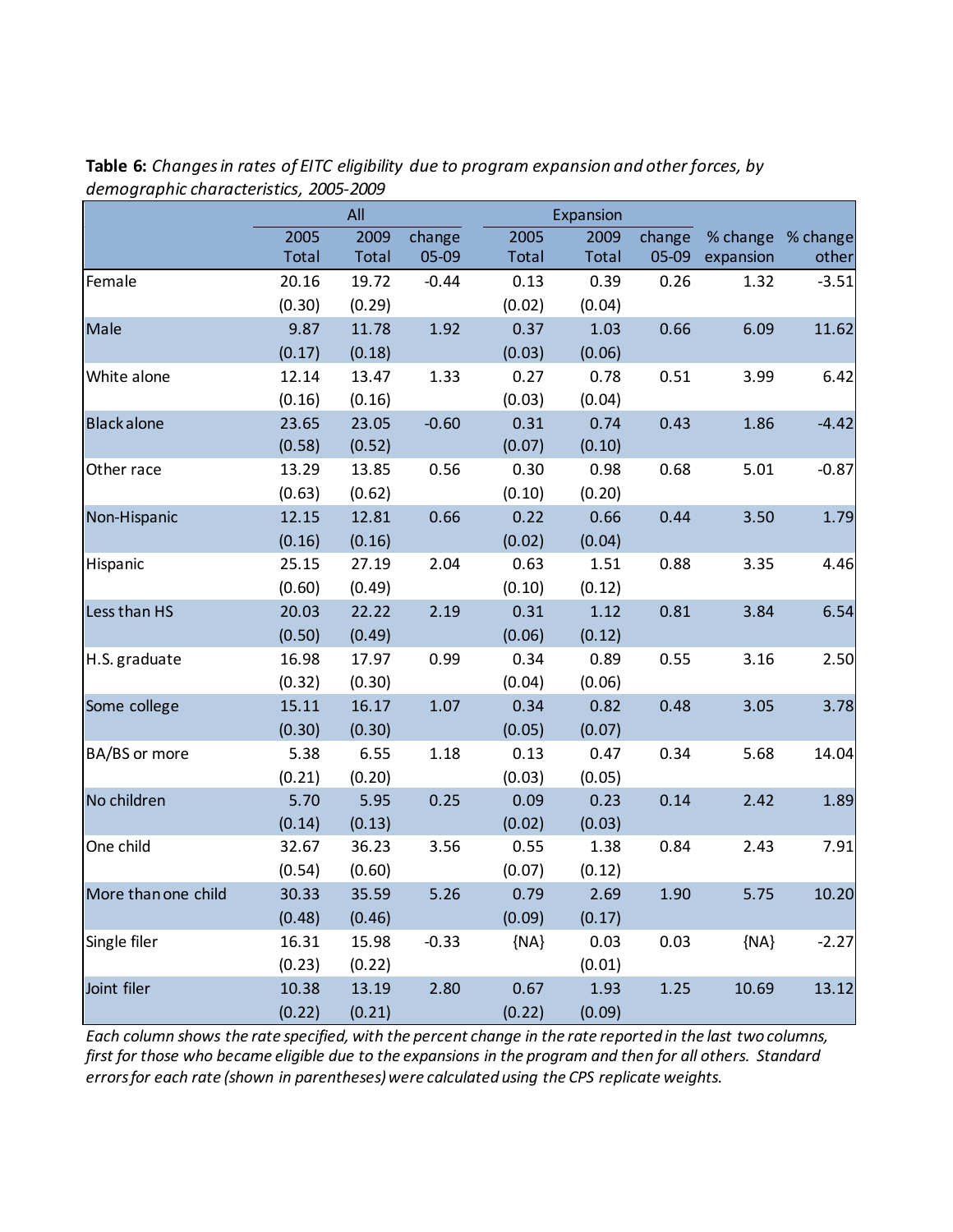Table 7 shows a similar analysis for changes in EITC take-up contingent upon eligibility. In this case, the denominator for each column is the universe of those modeled as EITC eligibles. For take-up rates, differences between those in the expansion range and those not is not particularly relevant. Take-up is determined based on the choice of an individual to file for the credit, rather than on parameters that may have opened up eligibility. Moreover, cell sizes for certain demographic groups became too small for reporting purposes when looked at within program expansion. Therefore Table 7 reports only the overall take-up for the different demographic groups.

Take-up rates increased for most groups, with statistically significant changes for the following: male, Black alone and other race, non-Hispanic, some college and college educated, no children, single filers, and those in the phase-in region of the benefit. Those with less than a high school education saw a drop of 10 percent over the period, and Hispanics experienced deep decreases in participation (both statistically significant). Other groups' changes were not statistically significant.

Of particular interest is the rate of take-up by credit amount. However, because of the "U" shape of the EITC benefit function, looking only at amount of credit gives an incomplete picture. Figure 3 shows the rate of take-up for the EITC based on credit amount and according to whether the earner is in the phase-in, plateau, or phase-out region. The lowest participation rate occurs where the credit is extremely low and the earner is in the phase-in region. This likely reflects earners who do not file taxes for the tax year in question. Slightly higher rates are seen for those in the plateau region and those in the phase-out for the same credit amount. Interestingly, a drop-off in participation occurs for those in the phase-out and plateau at the maximum credit amount, while those in the phase-in close to the maximum amount exhibit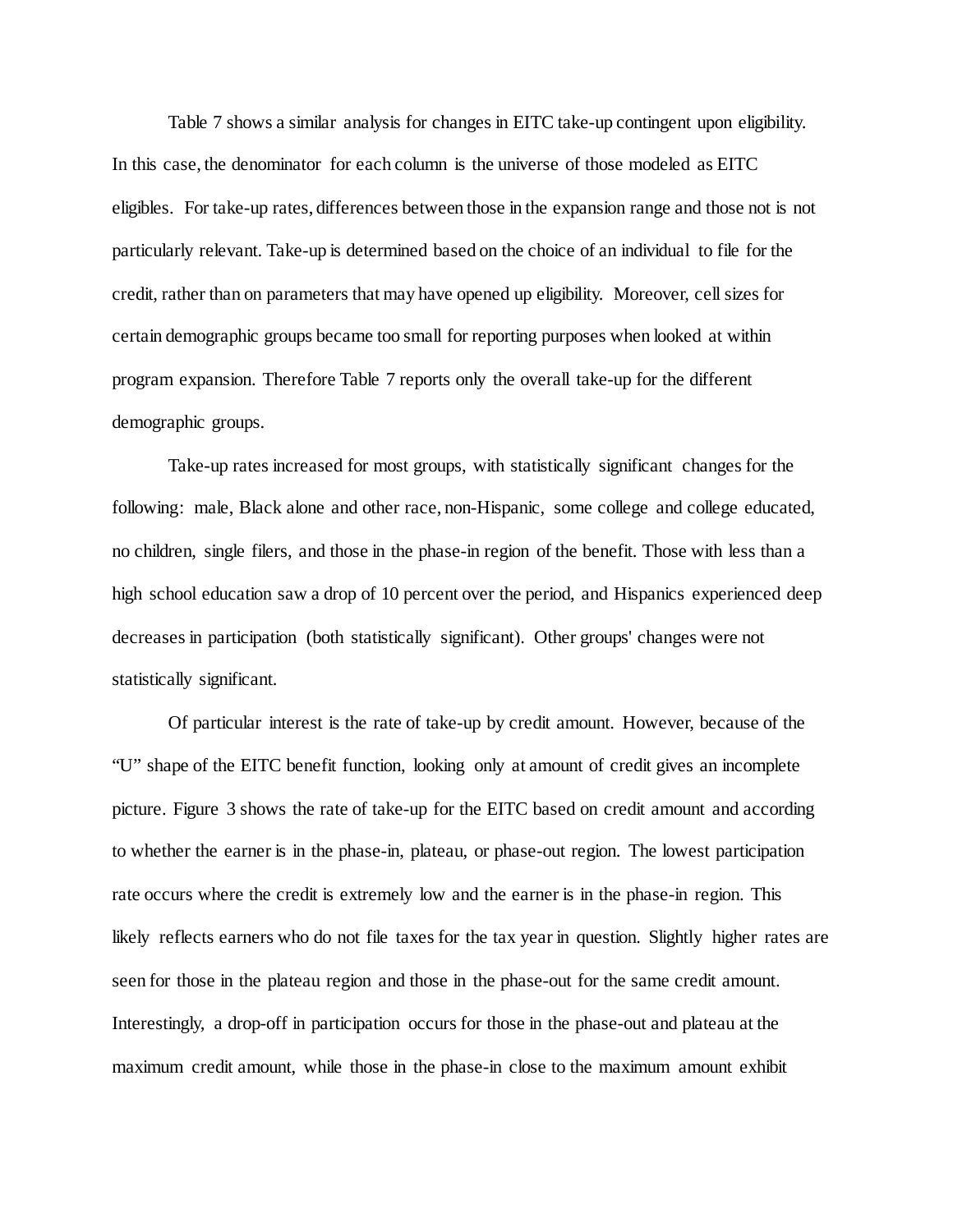increasing participation. These patterns are beyond the scope of this paper, but will be examined more closely in later work.

|                       | 2005 Total | 2009 Total | change 05-09 | % change |
|-----------------------|------------|------------|--------------|----------|
| Female                | 80.81      | 81.75      | 0.94         | 1.16     |
|                       | (0.64)     | (0.60)     |              |          |
| Male                  | 72.13      | 75.59      | 3.46         | 4.69     |
|                       | (0.83)     | (0.69)     |              |          |
| Whitealone            | 76.85      | 77.76      | 0.91         | 1.17     |
|                       | (0.63)     | (0.57)     |              |          |
| <b>Black alone</b>    | 78.29      | 81.91      | 3.63         | 4.53     |
|                       | (1.15)     | (0.98)     |              |          |
| Other race            | 74.17      | 81.58      | 7.42         | 9.52     |
|                       | (2.39)     | (1.69)     |              |          |
| Non-Hispanic          | 75.63      | 81.09      | 5.46         | 6.97     |
|                       | (0.60)     | (0.48)     |              |          |
| Hispanic              | 81.51      | 72.21      | $-9.30$      | $-12.10$ |
|                       | (0.93)     | (1.05)     |              |          |
| Less than High School | 79.51      | 72.16      | $-7.35$      | $-9.69$  |
|                       | (1.11)     | (1.14)     |              |          |
| High School graduate  | 78.57      | 81.44      | 2.87         | 3.59     |
|                       | (0.80)     | (0.74)     |              |          |
| Some college          | 77.52      | 82.11      | 4.59         | 5.75     |
|                       | (0.92)     | (0.76)     |              |          |
| BA/BS or more         | 64.60      | 73.47      | 8.87         | 12.85    |
|                       | (1.99)     | (1.52)     |              |          |
| No children           | 56.10      | 65.23      | 9.13         | 15.05    |
|                       | (1.21)     | (1.15)     |              |          |
| Onechild              | 86.15      | 85.33      | $-0.82$      | $-0.96$  |
|                       | (0.70)     | (0.67)     |              |          |
| More than one child   | 84.33      | 82.94      | $-1.39$      | $-1.66$  |
|                       | (0.71)     | (0.66)     |              |          |
| <b>Single filer</b>   | 75.45      | 78.39      | 2.93         | 3.81     |
|                       | (0.69)     | (0.56)     |              |          |
| Joint filer           | 80.52      | 79.47      | $-1.04$      | $-1.30$  |
|                       | (0.79)     | (0.75)     |              |          |
| Phase-in              | 64.15      | 68.23      | 4.08         | 6.16     |
|                       | (1.06)     | (0.95)     |              |          |
| Plateau               | 83.11      | 81.31      | $-1.80$      | $-2.19$  |
|                       | (1.40)     | (1.11)     |              |          |
| Phase-out             | 83.13      | 84.39      | 1.26         | 1.50     |
|                       | (0.64)     | (0.53)     |              |          |

**Table 7:** *Changes in EITC take-up by demographic characteristics, 2005-2009*

*Rates are based on the population-level estimate of EITC eligibles (denominator) and those paid the EITC (numerator).*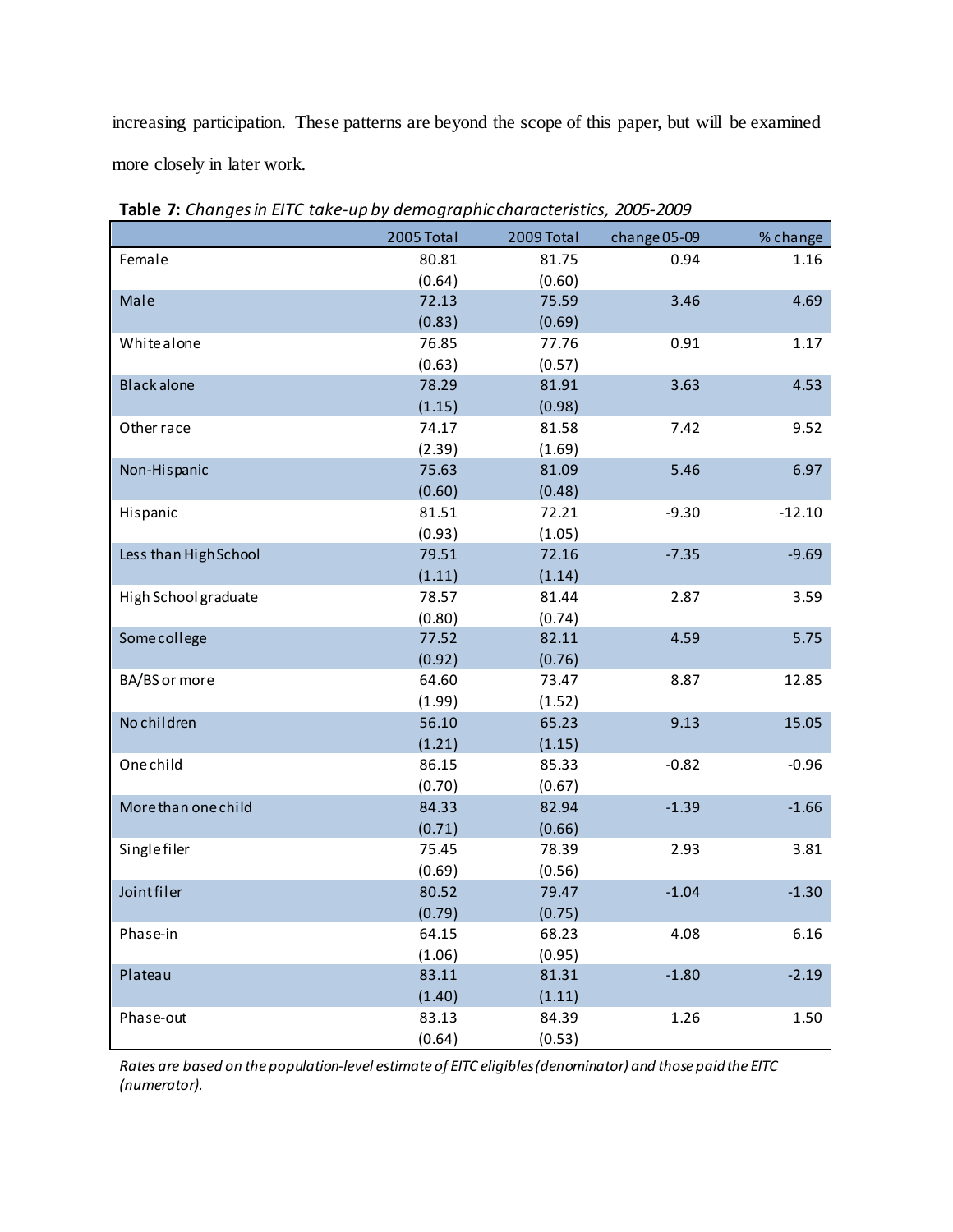

**Figure 3:** *Rate of take-up for the EITC, 2005–2009, based on credit amount and according to whether the earner is in the phase-in, plateau, or phase-out region* †

†The charts for Two or More Children exclude rates beyond the plateau for those with 2 children (\$5,028), since these credit amounts are only available to those claiming three or more children. Take up rates looked similar when eligible earners with 3 or more children were graphed separately. All credit amounts are in 2009 dollars.

To sum up: higher rates of eligibility were seen for nearly all groups, with particularly marked increases for male earners (who were hit hard by the recession), those with more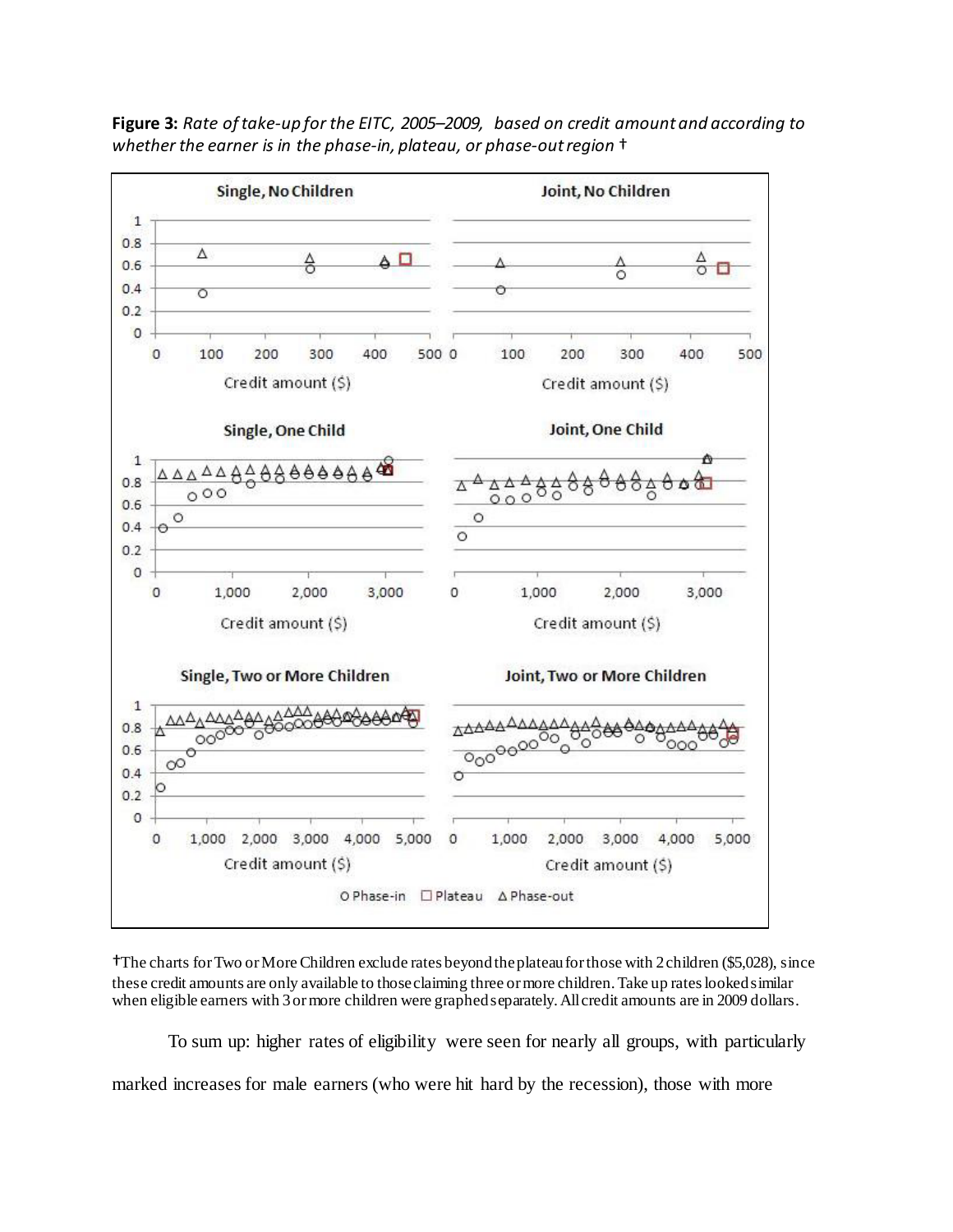education, and those with a family structure (married and more children) which fall under more generous EITC parameters. Looking further into these changes is covered in the next section.

#### **5 Fixed-effects models**

Assessing relative changes over time between a "treatment" and "control group" (or multiple groups) can be tackled using fixed-effects regressions. In a two-period situation, such a model reduces down to difference-in-differences. With more than one time period and repeated crosssectional data, dummy variables are generated for each period and group, with further variation often handled using place fixed effects.

The main question to be addressed is the impact of the recession on EITC eligibility rates. Among the major impacts of the recession of 2007–2009 was local unemployment. The overall U.S. unemployment rate increased substantially over this period, but some states and counties were affected more than others. To examine the association between the recession and increased eligibility for and participation in the EITC, I use state unemployment rates as a source of variation in economic conditions. Economic conditions by state may also be reflected in the wage distribution of workers; therefore I also include the state value for the median wage and the 20th percentile of wage by year. These controls take into account differences between states that are relatively stable over time (the overall wage distribution), as well as a time-varying economic factor (the unemployment rate) that may have increased at a greater pace for some states compared with others.

Also worth examining is how eligibility rates changed over time by demographic group. To address this question, I add to models of eligibility dummy variables for each characteristic of interest multiplied by a linear time term. This captures the year-by-year change for the group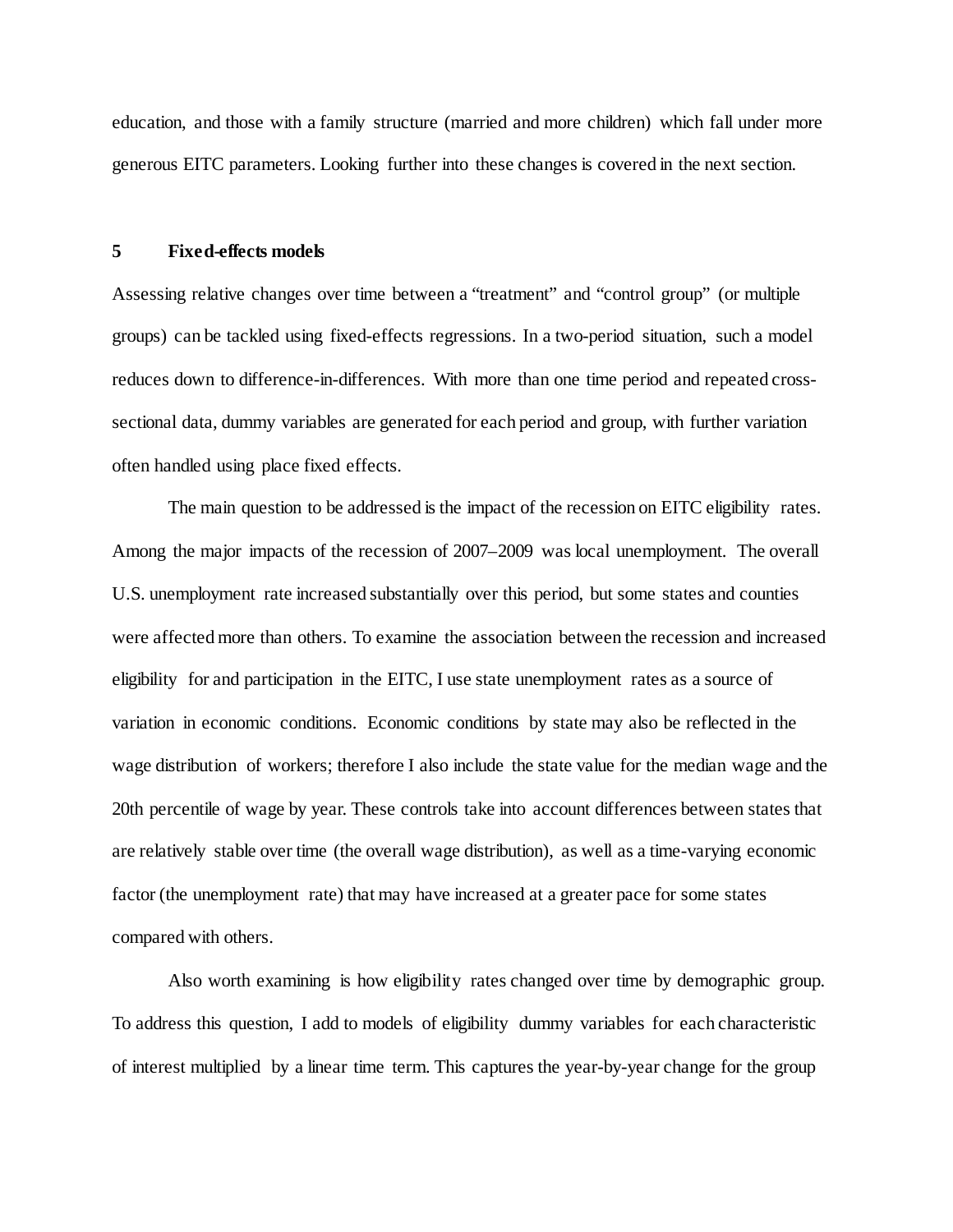in question over the time period, using 2005 as the base year. As an alternative, I could have pooled pre- and post-recession years and used a difference-in-difference model. Doing so leads to similar results once the time-trend coefficients are summed over the four years. However, in terms of unemployment, deciding on a pre- and post-period is problematic. While the recession officially began in December 2007, unemployment lagged slow economic growth. For example, the national monthly unemployment rate at the end of 2007 was 5 percent, and it increased gradually over 2008 to end at 7.3 percent. The highest rates of unemployment—greater than 9 percent—occurred in 2009.

The baseline model, regressing state economic indicators on eligibility in a fixed-effect framework, is

$$
y_{ist} = \alpha + \beta z_{st} + \gamma x_{ist} + \sigma_s + \tau_t + \epsilon_{ist}
$$

where *y* takes on a 1 if an individual<sup>[6](#page-22-0)</sup> in state *s* and in year *t* is eligible for the EITC and 0 otherwise. This model is run first parsimoniously—with just the economic indicators—and then with the full set of individual characteristics, group dummies, and group-specific trends. Individual characteristics include age and age squared, and binary terms indicating race (White alone, Black alone, Other race<sup>[7](#page-22-1)</sup>); Hispanic origin; education (four categories); filing type (Joint or Single); and number of dependent children (none, one, or more than one).

Adding individual characteristics tells us only the contribution of each characteristic to the "after" rate, not how rates change for a given characteristic over time. Therefore, I run a fixedeffects model using characteristic-specific linear time terms, which captures the year-by-year change in eligibility for each characteristic. The equation for this model can be expressed as

$$
y_{ist} = \alpha + \beta z_{st} + \gamma x_{ist} + T_{\tau} + (X_{ist} \times T_{\mu}) + \sigma_s + \epsilon_{ist}
$$

 $\overline{a}$ 

<span id="page-22-0"></span> $6$  This work focuses on individual characteristics, so each CPS sample would have to be viewed as a year panel. This is why the standard errors are clustered on the state level. <sup>7</sup>

<span id="page-22-1"></span> $\frac{1}{2}$ Included in Other race are American Indian/Alaska Native alone, Asian alone, and Other.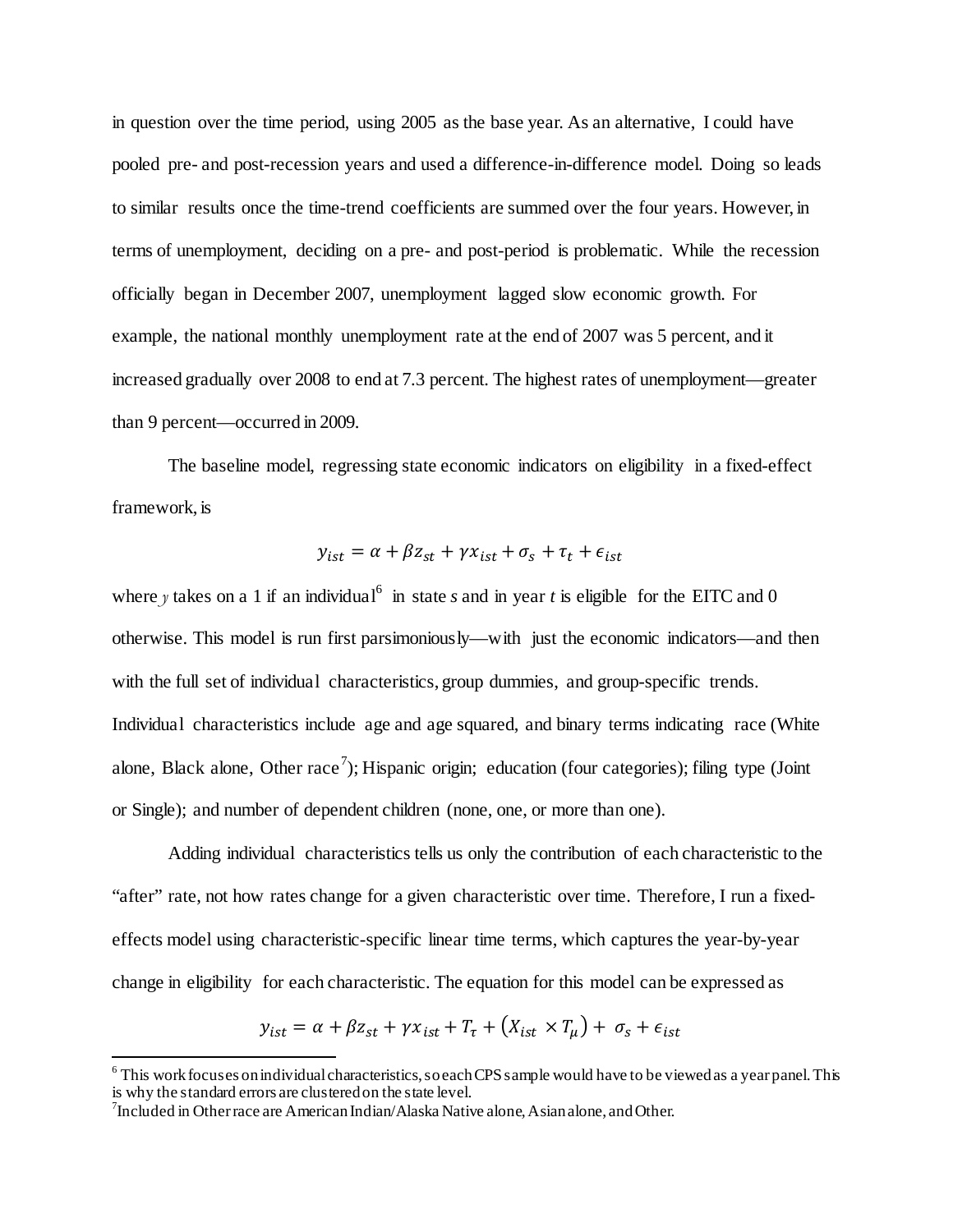where *T* is a linear time term and  $X_{i,j} \times T_{ij}$  refers to binary characteristics multiplied by the linear term for time. The interaction between time and the characteristic in question can be interpreted as the additional change in eligibility experienced by this group year-by-year, holding other characteristics constant. Using a linear probability model rather than a probit or logit allows for a straightforward interpretation of the interaction (Ai and Norton,  $2003$ )<sup>[8](#page-23-0)</sup>.

Take-up was examined using a similar model, with inclusion of individual-level measures of other program use, including the log values of Supplemental Security Income (SSI), Temporary Assistance to Needy Families (TANF), and Supplemental Nutrition Assistance Program (SNAP) benefits. Moreover, since the benefit level of the EITC may affect take-up, I included dummy variables for being in the phase-in or phase-out region (with eligibility for the maximum benefit forming the comparison group).

Each model was weighted using the CPS ASEC population weights, corrected as described earlier. For each model, standard errors were corrected for both the "dimension" problem (the use of state-level variables with individual level units of observation) and autocorrelation by clustering the standard errors at the state level (Bertrand et al., 2000). Models were also run with the standard errors corrected using the CPS ASEC replicate weights. Standard errors were smaller using the weights, so the more conservative results using clustered standard errors are reported. No coefficient moved from significant to nonsignificant (or vice versa) at the 5 percent level between models.

### **5.1 Predicting eligibility**

 $\overline{a}$ 

Table 8 displays the results for eligibility. The first three models are results when all

<span id="page-23-0"></span><sup>&</sup>lt;sup>8</sup> Other models were examined, with similar results: A logit yielded marginal effects very similar to the coefficients reported in the linear model. Models were also run using each characteristic in turn as the "difference-in-differences" estimator. The coefficients yielded by this method did not differ significantly from those in the joint specification.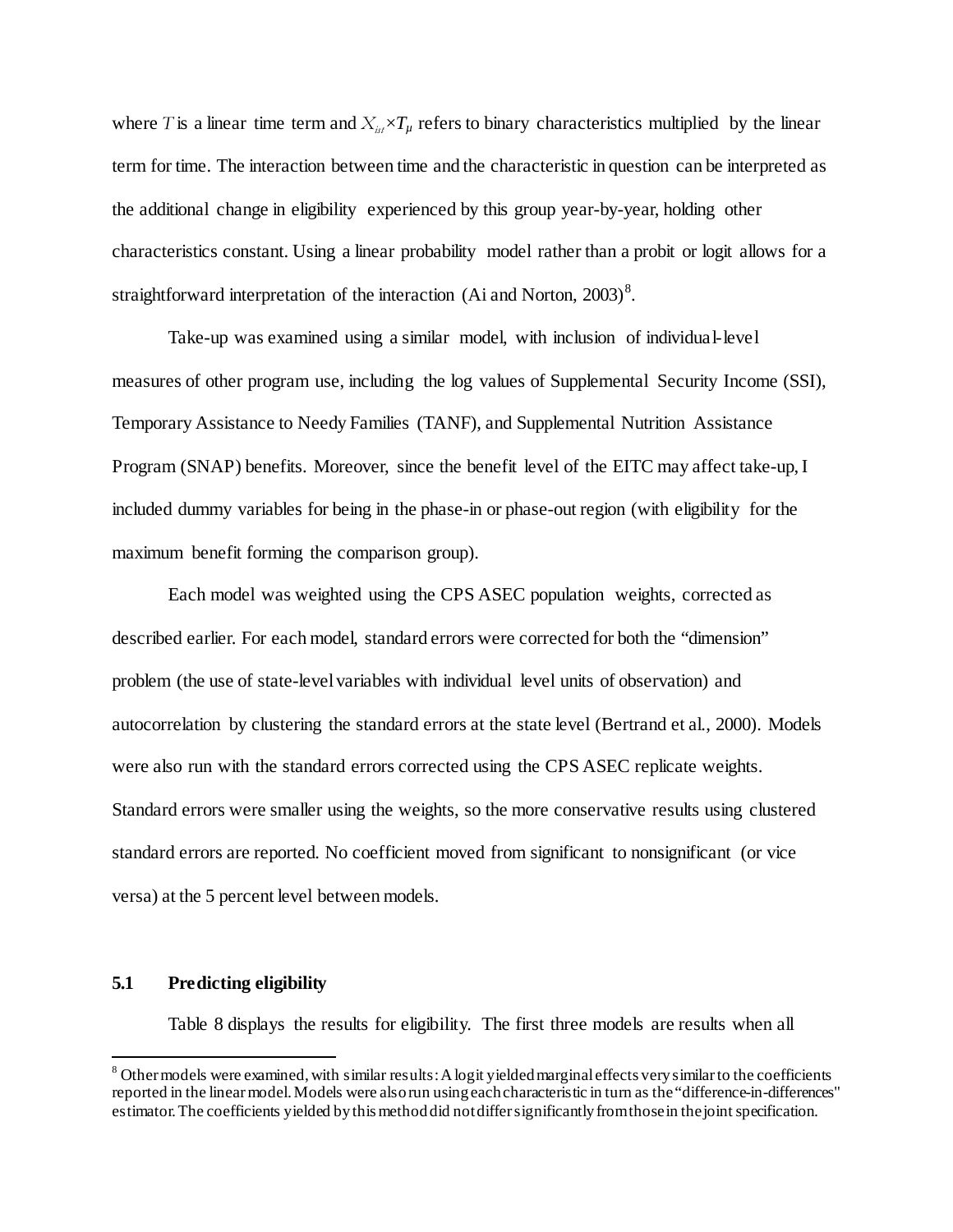those estimated to be eligible for the EITC are coded "1" for the dependent variable. The second three models are results when those estimated to have become eligible due to program expansion are recoded to "0," thus holding constant the EITC program parameters. The overall eligibility rate for the first three columns is 13.3 percent, and for the second three columns, 13.0 percent. For the full population of eligibles, unemployment rate is not a predictor of eligibility unless the linear trend and the interaction effects are included in the model. For the more restricted population, unemployment is a predictor of eligibility when characteristics are included. Depending on which population one considers and the model in question, a one percent increase in the unemployment rate predicts a change in probability of approximately 0.2 percent. Median wage influences EITC eligibility in a way one would expect, with a higher median associated with a lower probability of eligibility.

The interaction effects appear in columns 3 and 6. In each case, the constant term reflects the rate in 2005 for single, White alone, female, non-Hispanic earners with a high school degree and no children. The coefficient on the time trend indicates the change per year, averaged over the time period, that this base group experienced. For male earners, the average year-by-year growth in EITC eligibility is 0.4 percent whether the full or more restricted population is used. Those with less than a high school education experienced a year-by-year change in eligibility of -0.5 percent regardless of which sample was used. Those with one child saw a growth rate of about 0.7 percent using either population, while those with more than one child experienced a nearly 1 percent year-by-year increase for the full population. The latter effect drops by nearly a third once the population is restricted to non-expanders. Similarly, joint filers experienced a 0.6 percent year-by-year change in the full population, but only a 0.4 percent change in the restricted population. These results are not surprising given that the target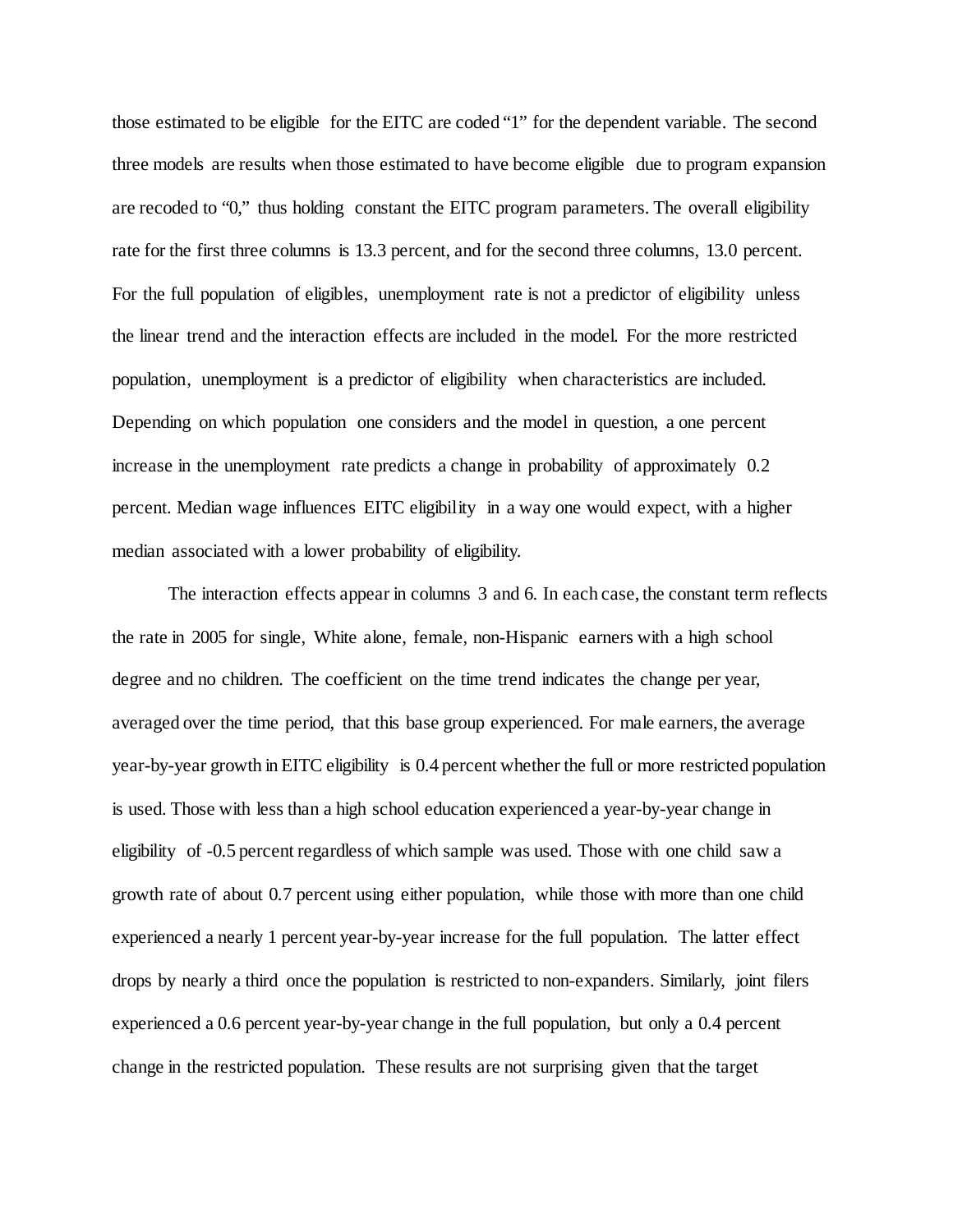|                                        | model 1 $\theta$ ,<br>(SE) | model 2 $\beta$ ,<br>(SE) | model 3 $\theta$ ,<br>(SE) | model 4 $\theta$ ,<br>(SE) | model 5 $\theta$ ,<br>(SE) | model 6 $\theta$ ,<br>(SE) |
|----------------------------------------|----------------------------|---------------------------|----------------------------|----------------------------|----------------------------|----------------------------|
| Unemployment rate                      | 0.04                       | 0.18                      | $0.22**$                   | 0.10                       | $0.24*$                    | $0.15*$                    |
|                                        | (0.14)                     | (0.12)                    | (0.07)                     | (0.11)                     | (0.09)                     | (0.07)                     |
| Minimum wage (log)                     | 1.59                       | 0.66                      | 0.44                       | 1.11                       | 0.20                       | 0.19                       |
|                                        | (1.23)                     | (1.13)                    | (1.18)                     | (1.17)                     | (1.07)                     | (1.14)                     |
| Median wage (÷100)                     | $-0.02$ *                  | $-0.02$ **                | $-0.02$ *                  | $-0.02$ **                 | $-0.02$ **                 | $-0.01*$                   |
|                                        | (0.01)                     | (0.01)                    | (0.01)                     | (0.01)                     | (0.01)                     | (0.01)                     |
| 20th %tile wage (÷100)                 | 0.00                       | 0.00                      | 0.01                       | $-0.01$                    | $-0.01$                    | 0.01                       |
|                                        | (0.01)                     | (0.01)                    | (0.01)                     | (0.01)                     | (0.01)                     | (0.01)                     |
| <b>Time</b>                            |                            |                           | $-0.57$ ***                |                            |                            | $-0.46$ **                 |
|                                        |                            |                           | $-0.14$                    |                            |                            | $-0.13$                    |
| <b>Interactions of Variable X Time</b> |                            |                           |                            |                            |                            |                            |
| Male                                   |                            |                           | $0.36**$                   |                            |                            | $0.37**$                   |
|                                        |                            |                           | (0.12)                     |                            |                            | (0.11)                     |
| <b>Blackalone</b>                      |                            |                           | 0.00                       |                            |                            | 0.00                       |
|                                        |                            |                           | (0.11)                     |                            |                            | (0.11)                     |
| Other race                             |                            |                           | $-0.32$                    |                            |                            | $-0.34$                    |
|                                        |                            |                           | (0.23)                     |                            |                            | (0.23)                     |
| Hispanic                               |                            |                           | 0.09                       |                            |                            | 0.02                       |
|                                        |                            |                           | (0.19)                     |                            |                            | (0.19)                     |
| Less than HS                           |                            |                           | $-0.50$ **                 |                            |                            | $-0.54$ ***                |
|                                        |                            |                           | (0.14)                     |                            |                            | (0.14)                     |
| Some college                           |                            |                           | $-0.20$                    |                            |                            | $-0.18$                    |
|                                        |                            |                           | (0.11)                     |                            |                            | (0.10)                     |
| BA/BS or more                          |                            |                           | $-0.01$                    |                            |                            | 0.06                       |
|                                        |                            |                           | (0.10)                     |                            |                            | (0.09)                     |
| <b>Jointfiler</b>                      |                            |                           | $0.58***$                  |                            |                            | $0.35**$                   |
|                                        |                            |                           | (0.14)                     |                            |                            | (0.12)                     |
| Onechild                               |                            |                           | $0.77***$                  |                            |                            | $0.68$ ***                 |
|                                        |                            |                           | (0.16)                     |                            |                            | (0.16)                     |
| More than one child                    |                            |                           | $0.99***$                  |                            |                            | $0.70$ ***                 |
|                                        |                            |                           | (0.15)                     |                            |                            | (0.13)                     |
| Constant                               | 14.65 ***                  | 18.62 ***                 | 18.88 ***                  | $15.15***$                 | 18.99 ***                  | 18.81 ***                  |
|                                        | (2.72)                     | (2.46)                    | (3.06)                     | (2.52)                     | (2.31)                     | (3.03)                     |
| X variables                            | <b>No</b>                  | Yes                       | Yes                        | <b>No</b>                  | Yes                        | Yes                        |
| Year                                   | Yes                        | Yes                       | No                         | Yes                        | Yes                        | No                         |
| <b>State</b>                           | Yes                        | Yes                       | Yes                        | Yes                        | Yes                        | Yes                        |
| R-squared                              | 0.01                       | 0.21                      | 0.21                       | 0.01                       | 0.21                       | 0.21                       |
| F test                                 |                            |                           | 22.17                      |                            |                            | 17.44                      |
| Observations                           |                            |                           |                            | 344,245                    |                            |                            |

**Table 8:** *Linear probability models: Dependent variable is eligibility for the EITC.*

\*\*\*p ≤ .001, \*\*p ≤ .01, \*p ≤ .05

*Population comprises those who were modeled as eligible 1040 filers from 2005 to 2009 in the CPS ASEC. Eligibility is defined as "1" for those who appear eligible for the EITC and "0" for those not. Coefficients and standards errors are multiplied by 100. Regressions weighted by CPS ASEC population weights. Standard errors clustered at the state level in parentheses. F-tests report the joint significance of the interaction terms.*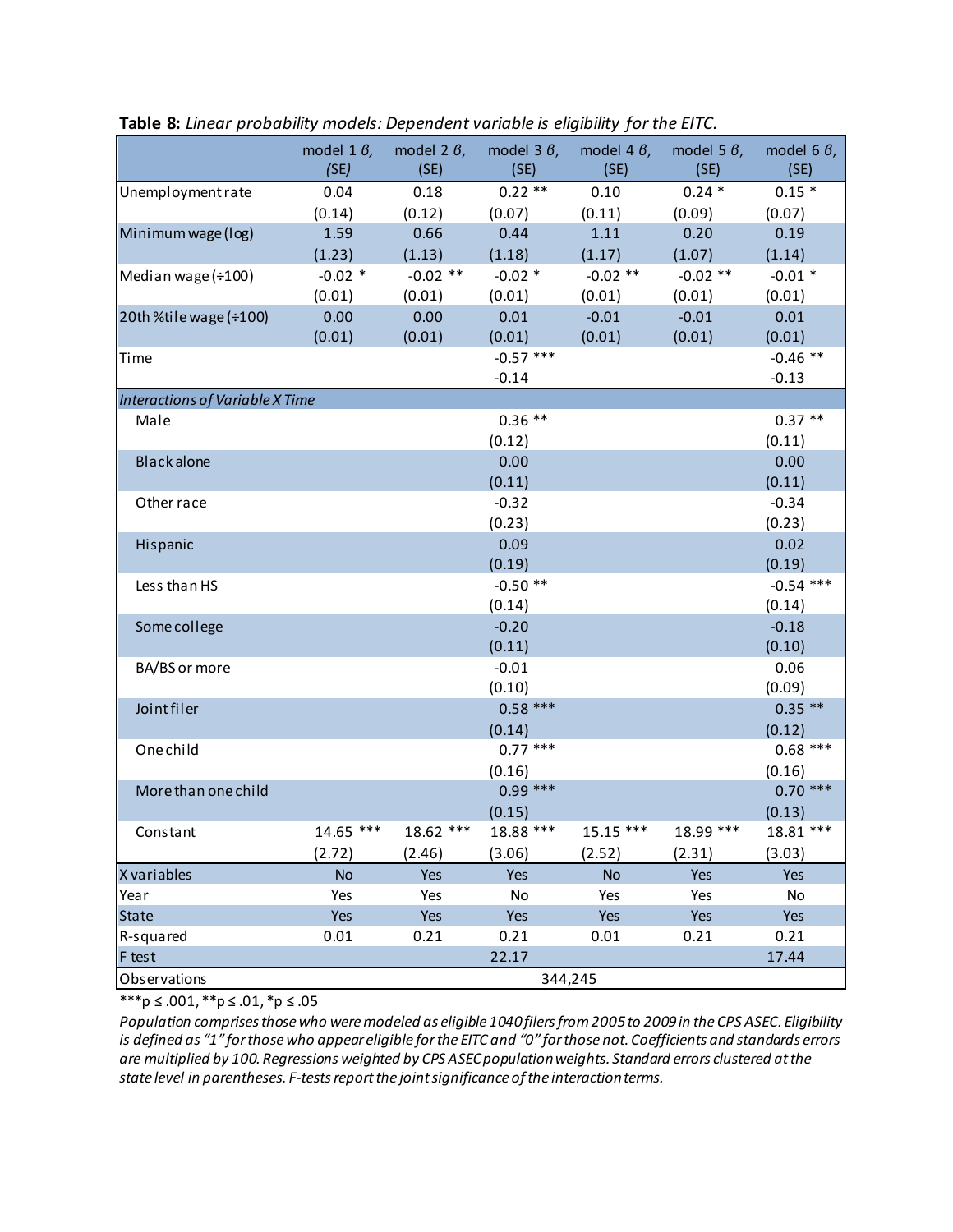populations for the expansions were married filers and those with three or more children. It should be noted that in all cases for which a coefficient term was statistically significant for the full population, the same coefficient derived when holding the 2005 parameters constant was statistically different from the first. However, the inclusion of expanders changes only the magnitude of the coefficients, not the direction.

It is interesting to examine the extent to which families with children differed in terms of their status. A triple interaction term indicating any children times filing jointly times time was added to the full regression. The coefficient on the interaction term indicates that joint filers with children experienced increasing rates of eligibility compared with single filers with children (marginally significant at  $p < 0.07$ ). However, the coefficient is not different from zero when those who were in the expansion category were recoded to ineligible. Thus, the increasing eligibility for those with children seen in the main results appears to be largely driven by married earners, although much of this occurred due to program expansion.

Men and low-education earners of both sexes were at higher risk for unemployment during the Great Recession, but while male earners experienced increasing eligibility over time compared to the base group, those with less than a high school education experienced decreasing rates. When looking within the population of only those with less than a high school degree, men were increasingly more likely to report not working at all for the entire year compared with women with otherwise the same characteristics. The results lend support to the "underemployment" hypothesis—that families entered eligibility due to the retention of one spouse's earnings, thus leading to an increase overall in the eligible population. The increasing eligibility of men also provides some evidence for the underemployment hypothesis; the interaction term expresses the year-by-year change in eligibility experienced by single, white,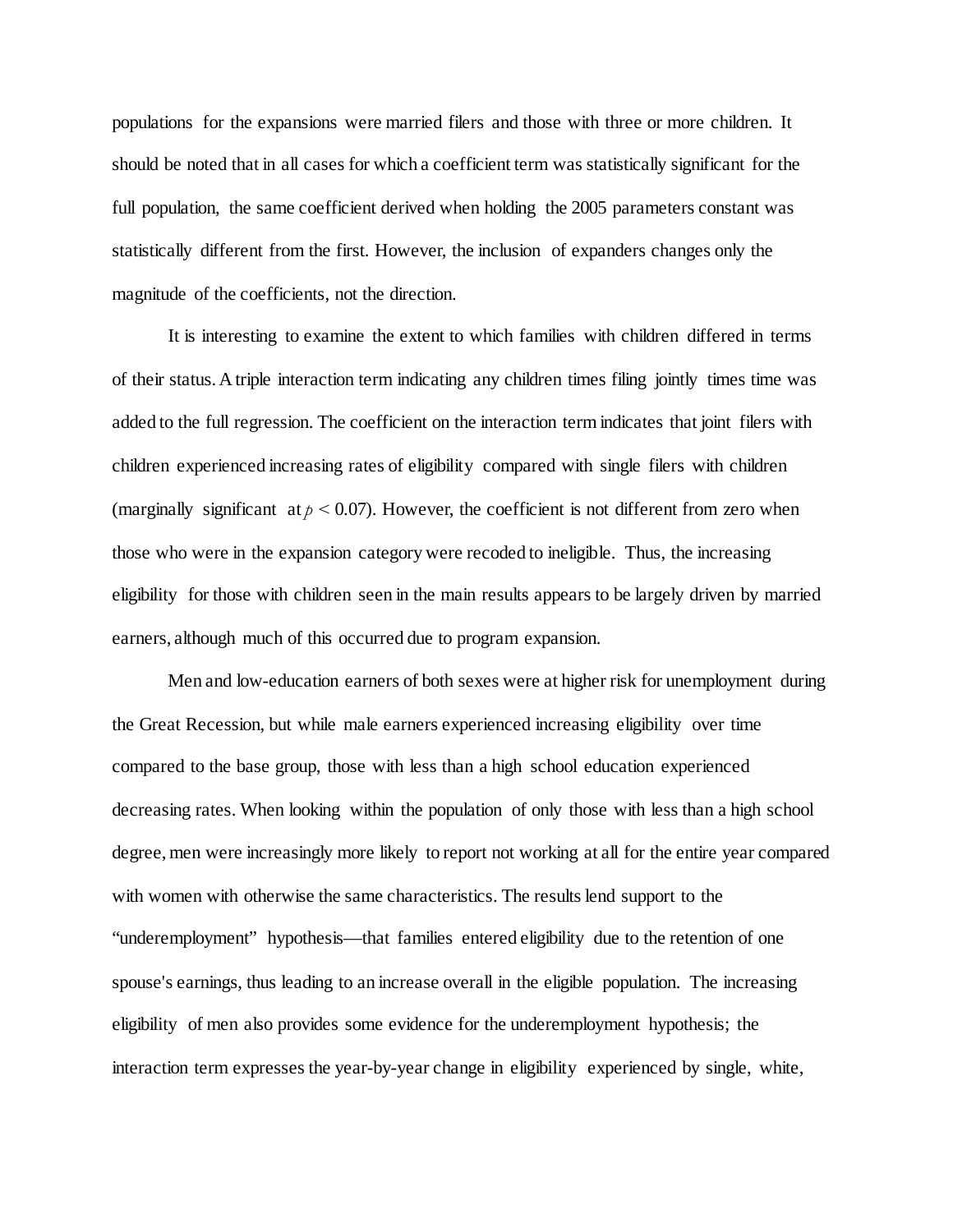male workers with a high school degree and no children. This population reported decreasing weeks of work each year over the same time period (-0.57 weeks each year, *p <* 0.001). The analysis provides suggestive evidence regarding those who received benefit from the EITC, and those whose labor-market experience was negative enough to leave them out of eligibility. Earners were protected by marriage, and working any amount during the course of a tax year ensured that male earners benefited from eligibility. Those with the least amount of education experienced a drop-off in eligibility due to a complete lack of earnings and of weeks worked over entire tax years. These dynamics between employment and eligibility will be further examined in future work.

## **5.2 Predicting participation**

Table 9 shows results when participation is examined. The sample is restricted to those who were modeled as eligible, thus the results can be interpreted as rates of change in take-up contingent upon eligibility. The sample is therefore smaller in models 4 through 6, since I have removed from eligibility those who became eligible due to program expansion.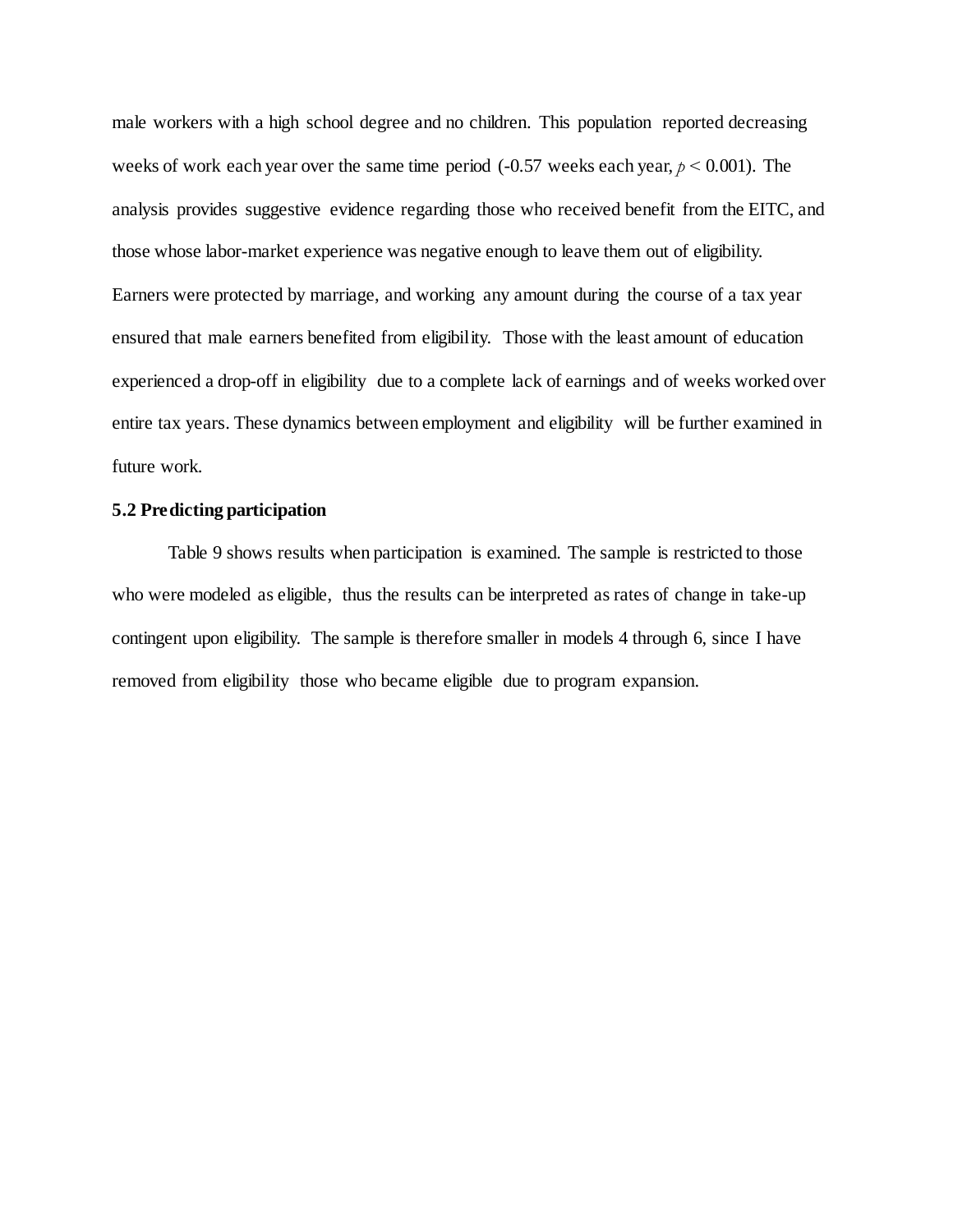|                                 | model $16$  | model $2 \theta$ |                       | model 4 $\beta$ | model 5 $\beta$ | model 6 $6$           |
|---------------------------------|-------------|------------------|-----------------------|-----------------|-----------------|-----------------------|
|                                 | (SE)        | (SE)             | (SE)                  | (SE)            | (SE)            | (SE)                  |
| Unemployment rate               | $-0.49$     | $-0.20$          | $-0.50$ *             | $-0.50$         | $-0.21$         | $-0.54$ **            |
|                                 | (0.59)      | (0.61)           | (0.20)                | (0.56)          | (0.58)          | (0.19)                |
| Minimum wage (log)              | 3.33        | 3.39             | $6.90*$               | 1.75            | 1.93            | 5.47                  |
|                                 | (4.19)      | (4.18)           | (3.31)                | (4.38)          | (4.38)          | (3.41)                |
| Median wage (÷100)              | $-0.02$     | $-0.01$          | 0.01                  | $-0.02$         | $-0.01$         | 0.01                  |
|                                 | (0.02)      | (0.02)           | (0.02)                | (0.02)          | (0.02)          | (0.02)                |
| 20th %tile wage (÷100)          | 0.05        | 0.02             | 0.03                  | 0.04            | 0.02            | 0.03                  |
|                                 | (0.04)      | (0.04)           | (0.02)                | (0.04)          | (0.03)          | (0.02)                |
| Unemployment comp               | $0.77***$   | $0.69$ ***       | $0.71$ ***            | $0.78$ ***      | $0.70$ ***      | $0.71$ ***            |
| (log)                           | (0.08)      | (0.10)           | (0.11)                | (0.08)          | (0.11)          | (0.12)                |
| <b>Supplemental Security</b>    | $-1.77$ *** | $-1.10$ ***      | $-0.70$ ***           | $-1.79$ ***     | $-1.12$ ***     | $-0.72$ ***           |
| Income (log)                    | (0.13)      | (0.13)           | (0.13)                | (0.13)          | (0.13)          | (0.13)                |
| TANF (log)                      | $-0.35$     | $-0.82$ ***      | $-0.27$               | $-0.38$         | $-0.85$ ***     | $-0.29$               |
|                                 | (0.20)      | (0.19)           | (0.18)                | (0.20)          | (0.19)          | (0.19)                |
| SNAP (log)                      | $0.55$ ***  | 0.05             | $0.62$ ***            | $0.57$ ***      | 0.05            | $0.62$ ***            |
|                                 | (0.10)      | (0.09)           | (0.10)                | (0.10)          | (0.10)          | (0.10)                |
| Time                            |             |                  | $2.28$ ***            |                 |                 | $2.37$ **             |
|                                 |             |                  | (0.64)                |                 |                 | (0.68)                |
| Interactions of Variable X Time |             |                  |                       |                 |                 |                       |
| Male                            |             |                  | 0.49                  |                 |                 | 0.48                  |
|                                 |             |                  | (0.43)                |                 |                 | (0.43)                |
| <b>Black alone</b>              |             |                  | $-0.30$               |                 |                 | $-0.35$               |
|                                 |             |                  | (0.39)                |                 |                 | (0.40)                |
| Other race                      |             |                  | 0.58                  |                 |                 | 0.49                  |
|                                 |             |                  | (0.57)                |                 |                 | (0.57)                |
| Hispanic                        |             |                  | $-2.62$ ***<br>(0.38) |                 |                 | $-2.55$ ***<br>(0.39) |
| Less than HS                    |             |                  | $-1.56$ ***           |                 |                 | $-1.64$ ***           |
|                                 |             |                  | (0.36)                |                 |                 | (0.36)                |
| Some college                    |             |                  | 0.56                  |                 |                 | 0.53                  |
|                                 |             |                  | (0.36)                |                 |                 | (0.37)                |
| BS/BA or more                   |             |                  | 0.56                  |                 |                 | 0.66                  |
|                                 |             |                  | (0.64)                |                 |                 | (0.60)                |
| Joint filer                     |             |                  | $-0.37$               |                 |                 | $-0.35$               |
|                                 |             |                  | (0.42)                |                 |                 | (0.41)                |
| One child                       |             |                  | $-1.67$ ***           |                 |                 | $-1.62$ ***           |
|                                 |             |                  | (0.44)                |                 |                 | (0.43)                |
| More than one child             |             |                  | $-1.69$ **            |                 |                 | $-1.67$ **            |
|                                 |             |                  | (0.49)                |                 |                 | (0.49)                |
| Phase-in                        |             |                  | $0.72*$               |                 |                 | $0.76*$               |
|                                 |             |                  | (0.36)                |                 |                 | (0.35)                |
| Phase-out                       |             |                  | 0.4                   |                 |                 | 0.42                  |
|                                 |             |                  | (0.27)                |                 |                 | (0.25)                |
| Constant                        | 73.54 ***   | 63.49 ***        | 63.77 ***             | $77.11$ ***     | 65.82 ***       | 66.44 ***             |
|                                 | (10.43)     | (12.38)          | (8.91)                | (10.91)         | (12.92)         | (9.11)                |
| X variables                     | <b>No</b>   | Yes              | Yes                   | <b>No</b>       | Yes             | Yes                   |
| Year                            | Yes         | Yes              | No                    | Yes             | Yes             | No                    |
| State                           | Yes         | Yes              | Yes                   | Yes             | Yes             | Yes                   |
| R-squared                       | 0.01        | 0.09             | 0.13                  | 0.01            | 0.09            | 0.13                  |
| F test                          |             |                  | 18.9                  |                 |                 | 18.45                 |
| Obs.                            | 48,148      |                  |                       | 46,661          |                 |                       |

# **Table 9:** *Linear probability models: Dependent variable is participation in the EITC.*

\*\*\*p ≤ .001, \*\*p ≤ .01, \*p ≤ .05. *Population comprises those who were eligible for the EITC from 2005 to 2009. Take-up is defined as ``1'' for those who filed for and received the EITC and ``0'' for those who did not. Coefficients and standards errors are multiplied by 100. Standard errors clustered at the state level in parentheses. F-tests report the joint significance of the interaction terms.*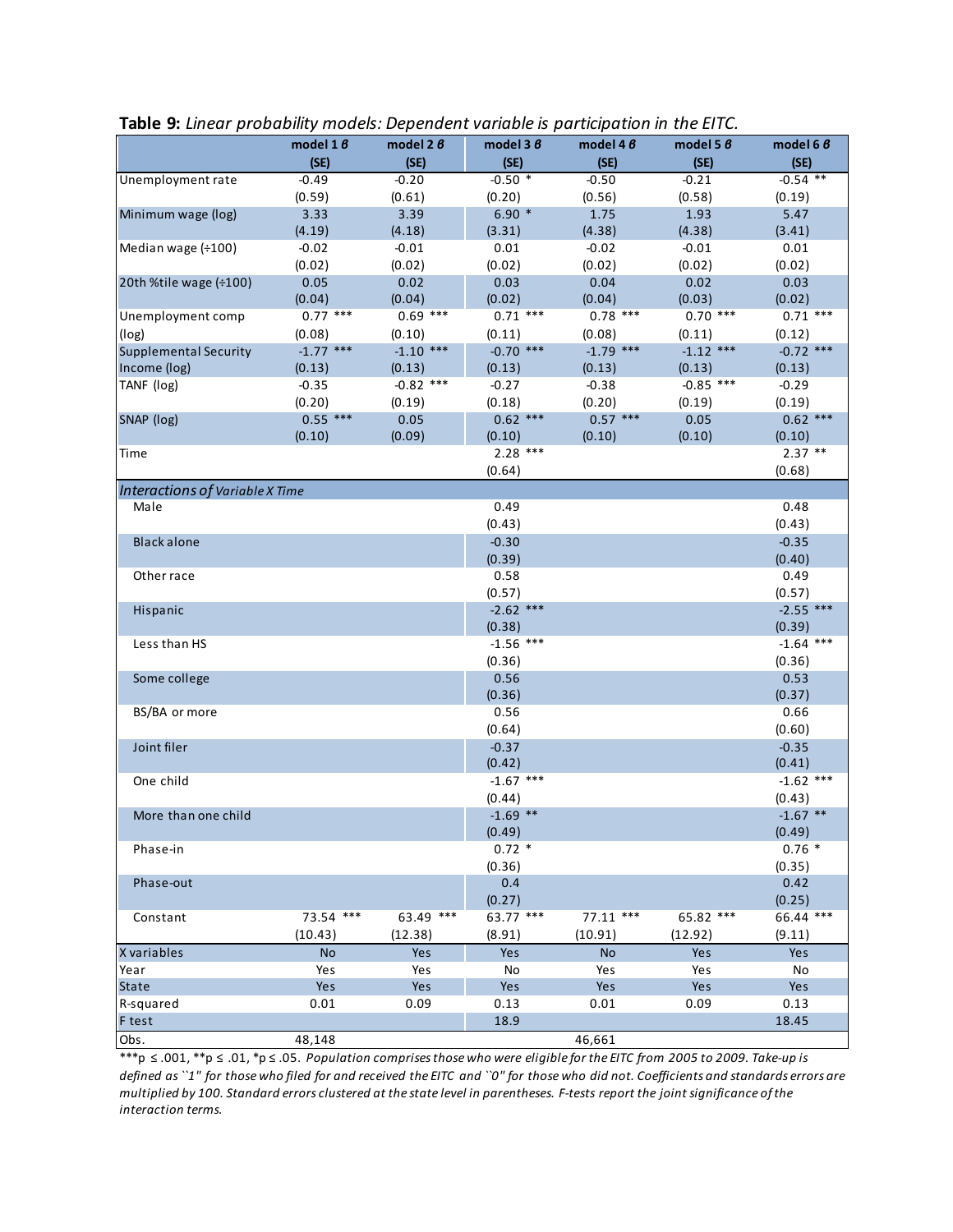State unemployment rates negatively affected participation rates, with a 1 percent increase in the rate associated with a 0.5 percent drop in the probability of take-up in both the full and restricted population of eligibles. While this is not a surprising finding, it is unclear what mechanism is at work to lead to this result. The receipt of unemployment insurance has a positive effect on take-up, with a 10 percent increase in benefit equating to a 0.7 percent increase in take-up. Food stamp receipt has a similar effect on participation. Meanwhile, other program participation had a negative effect on take-up, although these results are significant across the board only for SSI. Greater TANF receipt is associated with negative take-up only in models 2 and 5, which do not include the full set of time interactions.

These findings are somewhat consistent with other analyses of EITC take-up. For example, Caputo (2006) found that any food stamp receipt tripled the odds of filing for the EITC. He did not, however, find significant effects for SSI or TANF. Caputo hypothesized that, because food stamps and SSI have higher income eligibility thresholds than TANF, the latter two programs were more likely to have an influence on take-up (since higher income people are, in general, more likely to participate). However, the findings here indicate that SSI receipt is negatively correlated with EITC take-up. Because I include the value of the variable rather than a simple indicator, the case may be that a higher level of SSI—rather than any participation discourages EITC take-up. The log minimum wage is also a predictor of EITC take-up, but only in the full sample and with the full set of interaction terms. This is likely due to the fact that states with a state-level EITC, which may induce higher take-up, tend to also have higher minimum wages.

For demographic predictors, increasing eligibility did not necessarily translate into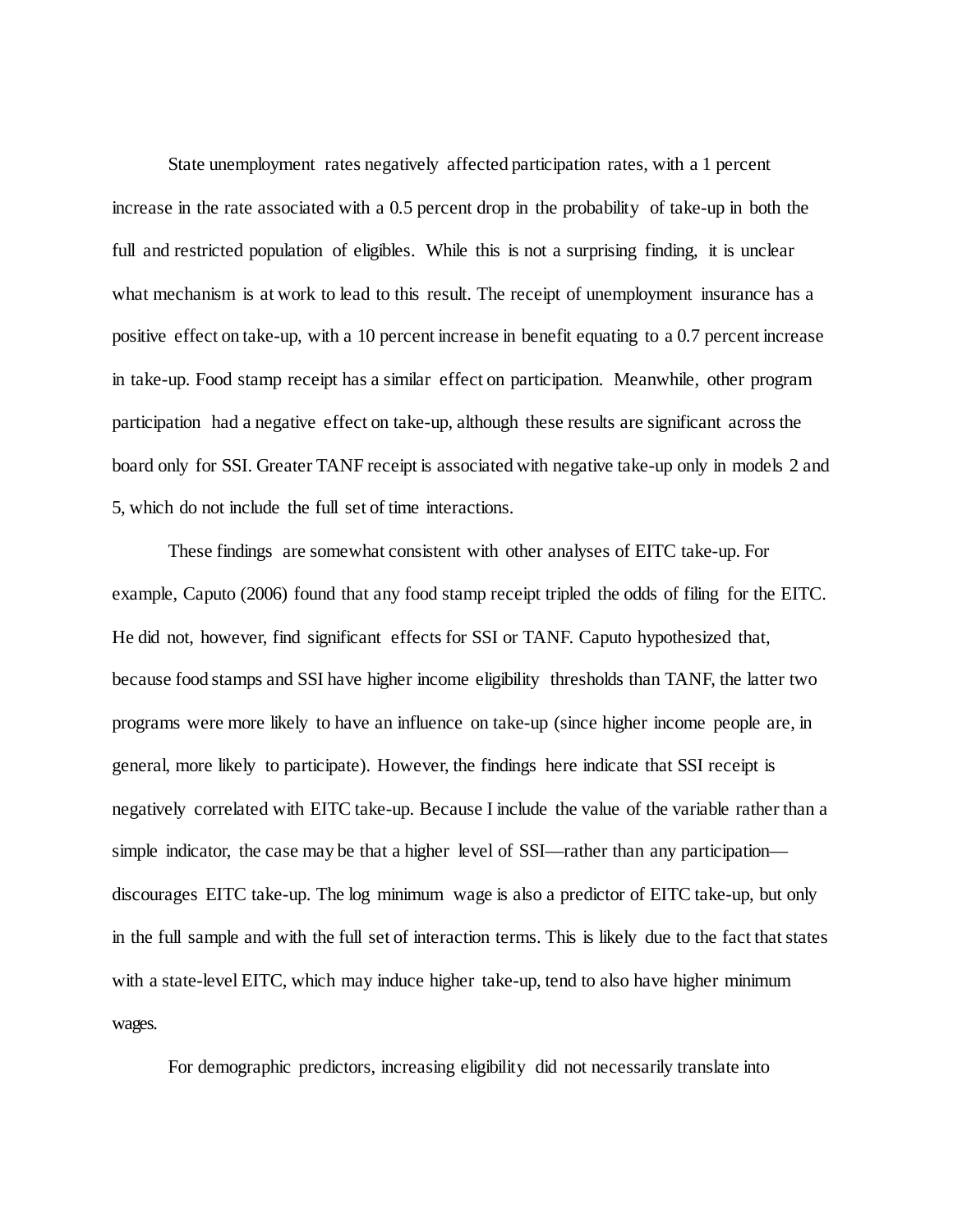increasing take-up. Those with children experienced decreasing take-up rates compared with those without children, both in the full and restricted models. Men and joint filers, however, did not see a year-by-year change in take-up that was statistically significant. Those with less education experienced not only a year-by-year decline in eligibility, but a year-by-year decline in take-up, as well. The results may reflect new EITC eligibles not yet correctly negotiating the program, an idea that will be taken up in future work.

Finally, those in the phase-in range of the EITC experienced year-by-year participation increases compared with those at the plateau. Historically, take-up in this region of the credit has been low, which is of concern for policy-makers as this is the lowest-earning group of eligibles. Many in this group do not file a 1040, and may not know that the EITC is available to them.

#### **6 Conclusion**

The work presented in this paper was intended to provide descriptive information on the changes experienced in eligibility for the EITC and its take-up over the Great Recession. The objective of the work is twofold: to report on general estimates of eligibility and take-up over the years in question and to break down changes in eligibility and take-up by demographic groups that experience labor-market downturns differentially. The paper contributes to the literature by: providing information on eligibility and take-up using administrative records linked to survey data, which improves the accuracy of estimates; and analyzing changes in eligibility over a large-magnitude change in the health of the economy.

Findings indicate that eligibility for the credit increased overall during the recession, and most demographic groups experienced increases in eligibility for the EITC over the time period when looked at individually. Take-up contingent upon eligibility, however, remained constant. Two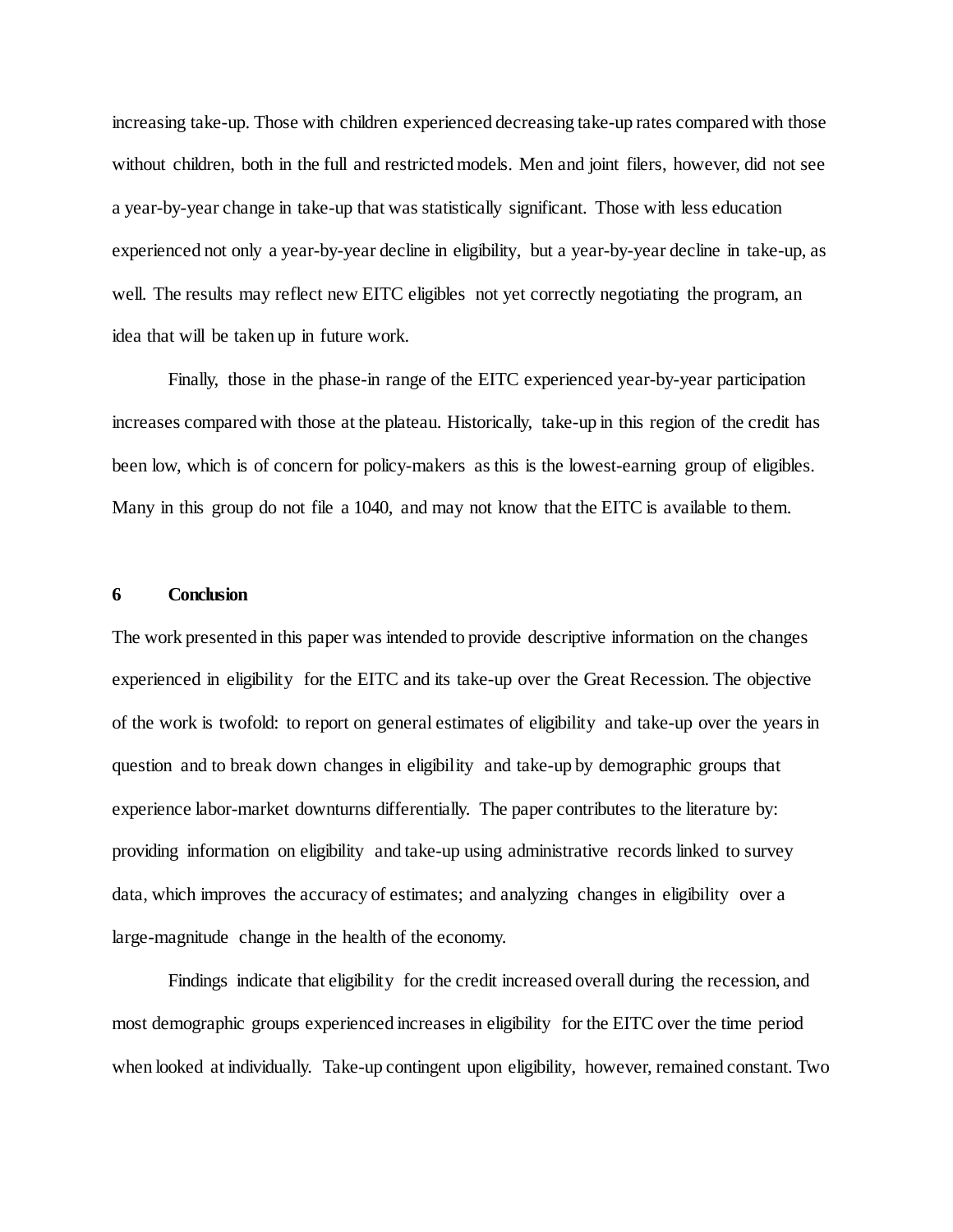groups—men and the low-skilled—are of particular interest in the analysis, since they experienced disproportionately negative labor market outcomes. While men overall experienced increases in eligibility, those with low education experienced decreases when other characteristics are held constant. This finding gives some suggestive evidence that low skill simultaneously predicts particularly poor labor market outcomes and EITC eligibility. Because those with less education are also less likely to be married, it is probable that the combination of total loss of earnings and zero spouse earnings conspire to lower eligibility for this group.

Work remains to be done on the dynamics of employment versus eligibility. The descriptive information presented here indicates that groups that were affected more strongly by the economic downturn (male and low-skilled workers) experienced either increasing or decreasing rates of eligibility over the time frame compared with a base group. Since an individual may become ineligible either by having zero earnings over a tax year or by having too much earnings, aggregate eligibility may change for certain family and skill groups based on full unemployment or underemployment. The evidence presented here gives an indication that there may be groups within the target population for the EITC that do not benefit in an economic downturn because of the program's tie to work. Further study on the EITC during recessions is necessary to understand the full impact of the credit.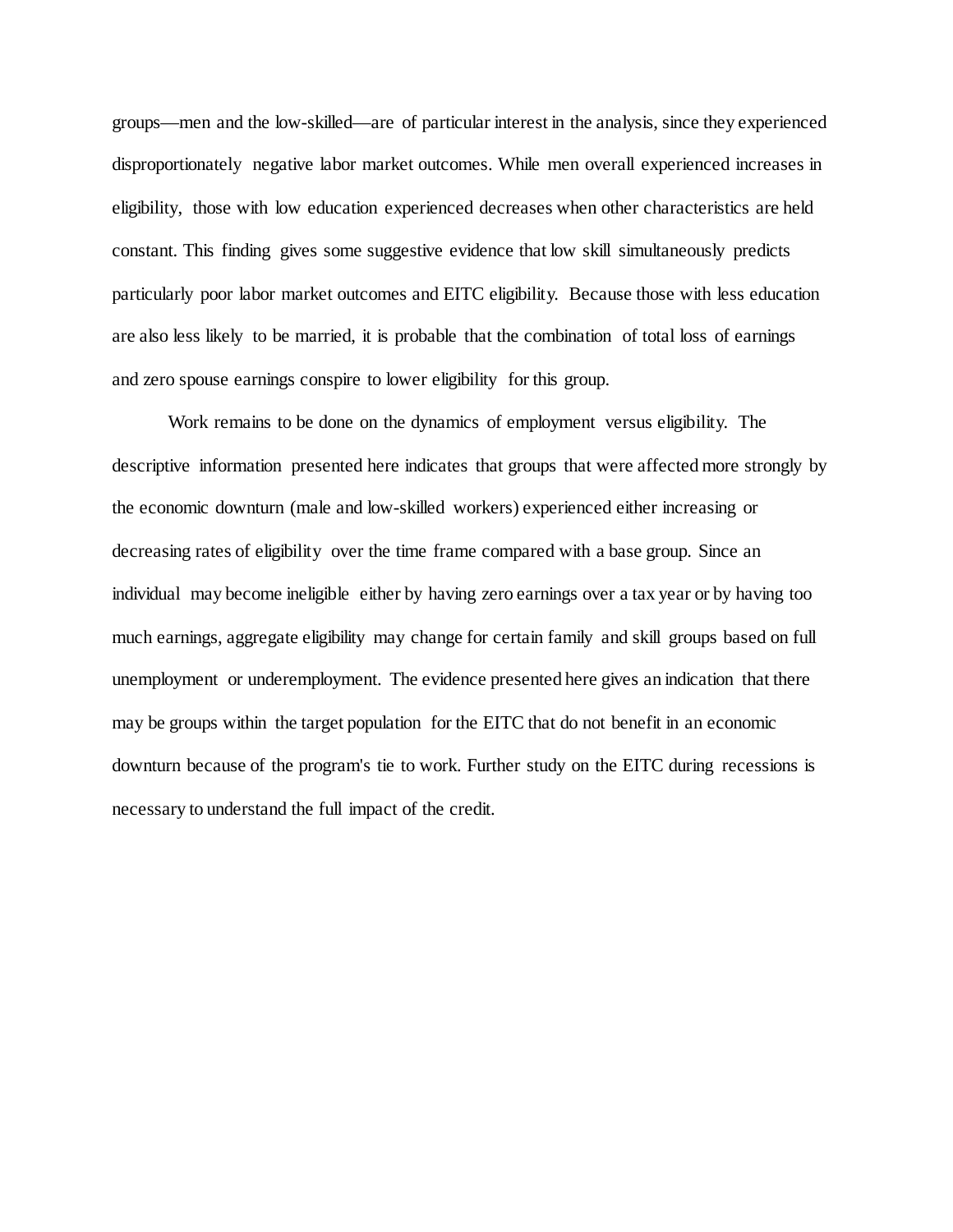### **References**

- Ai, C., Norton, E., 2003. Interaction terms in logit and probit models. Economics letters 80 (1), 123– 129.
- Bertrand, M., Duflo, E., Mullainathan, S., 2000. How much should we trust differences-indifferences estimates? The Quarterly Journal of Economics 119 (1), 249--275.
- Blank, R., 1997. What causes public assistance caseloads to grow? Tech. rep., National Bureau of Economic Research.
- Blank, R., 2001. What causes public assistance caseloads to grow? Journal of Human Resources 36 (1), 85--118.
- Bollinger, C. R., 1998. Measurement error in the current population survey: A non-parametric look. Journal of Labor Economics 16 (3), 576--594.
- Bound, J., Krueger, A. B., 1989. The extent of measurement error in longitudinal earnings data: do two wrongs make a right?
- Caputo, R., 2011. TANF and EITC use: A study. US Social Welfare Reform, 105--141.
- Elsby, M., Hobijn, B., Sahin, A., 2010. The labor market in the great recession. Tech. rep., National Bureau of Economic Research.
- Grogger, J., 2003. Welfare transitions in the 1990s: The economy, welfare policy, and the EITC.
- Hotz, V., Mullin, C., Scholz, J., 2003. Trends in EITC take-up and receipt for California's welfare population, 1992-1999. Los Angeles: University of California, Los Angeles.
- Hoynes, H., Miller, D., Schaller, J., 2012. Who suffers during recessions? Tech. rep., National Bureau of Economic Research.